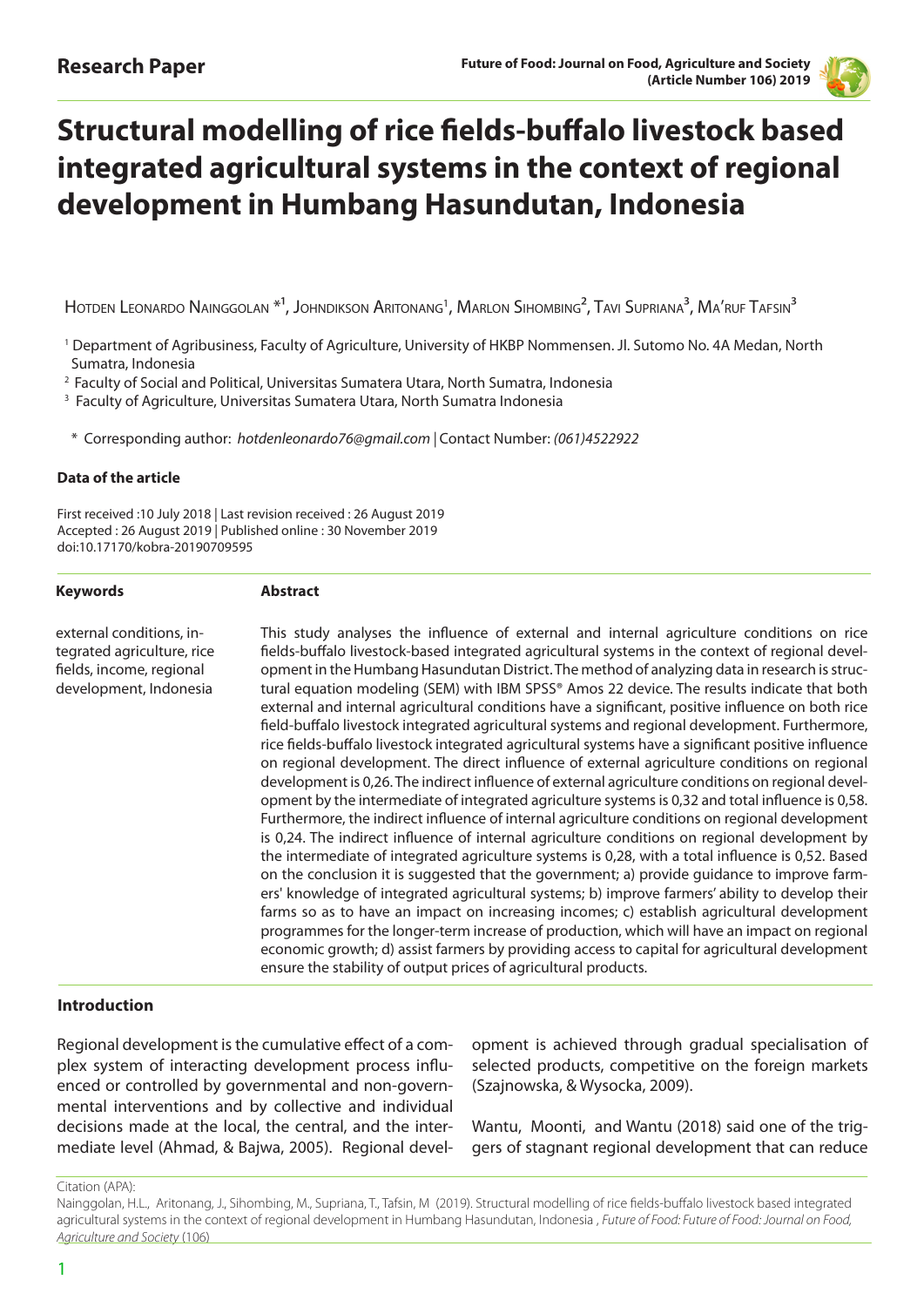



the poverty line and can create people welfare and prosperity. Conceptually, regional development is a series of efforts to realize integration in the use of various resources, increasing harmony between regions, integrating between sectors through a spatial planning process to achieve sustainable development goals. In pursuing these economic development projections, the challenge facing local governments is to increase employment opportunities, especially those that are labour-intensive (Wantu, Moonti, & Wantu, 2018).

Regional development is an effort in spurring socio-economic development, reducing disparity between regions, maintaining environmental preservation of a region. In addition, development of rural areas may contribute to the preservation of the rural landscape, the protection of indigenous cultures and traditions while rural societies could serve as a social buffer for the poor (Anríquez, & Stamoulis, 2007). Regional development can be started from rural development. Withanachchi, Kopke, and Frettsome (2013) said rural development is tied to programmes which connect rural society. An alternative political culture for rural development will consider rural people asa the centre of development according development goals. Thus rural development is considered an integral part of state development.

Regional development strategies should be based on the sound assessment of regional business potentials and on opportunities to develop the defined potentials in order to form competitive advantage (Harmaakorpi, & Pekkarinen, 2003, August, 27-31). Agriculture sector as competitive advantage in a region, can be developed to spur of regional development as said Rich, Rich, and Dizyee (2018) public policies were also promulgated to accelerate the development of agriculture. Regional development strongly bound to the institutional set-up of a region and can, therefore, be a useful tool in exploring existing potentials in manifold regional resource configurations (Harmaakorpi, 2006), becaused regional development, it is still only pursuing more dominant economic growth level (Wantu, Moonti, & Wantu, 2018).

Regional development is a process intended to make changes toward better development of society, by employing various resources such as agricultural sector (Borisov, 2015; Nainggolan et al., 2017, October 25). Regional government policy should re-activate agricultural development sector, that not only refers to te regional economic activity, but also create workplace, particularly in the rural area (Wantu, Moonti, & Wantu, 2018). Therefore, development of the agricultural sector is a priority in Indonesia. Agriculture as one of the important sectors in development, because this sector is a food producer,

raw material for production which is very important in encouraging development (Perdinan, Dewi, & Dharma, 2018). Future agricultural development must be well planned to improve the welfare of farmers and must encourage the realization of regional economic development through high competitive productive activities.

Mohammed (2016); Wahyudi, Priyarsono, and Rifin (2014) also said that the agricultural sector has an important and strategic role in regional and national development. The agricultural sector not only plays a role in regional food security, but also affects gross regional domestic income (GRDP) of the region and has the role of providing employment for the community. In line with that, the agricultural sector has an important role for Humbang Hasundutan District, even this sector is able to contribute 52.79% in 2012, and 53.6% in 2014 to the gross regional domestic product (GRDP) of this region, with an average growth rate of 3.83% in 2009–2014 (The Central Bureau of Statistic, Humbang Hasundutan in Figures, 2016). However, the productivity of farming in Humbang Hasundutan Regency is not optimal.

The Central Bureau of Statistics Humbang Hasundutan District (2016) pointed out that the growth rate of rice productivity in Humbang Hasundutan District fluctuated in 2009-2012. In 2009 with 1.0% productivity growth rate, it increased to 1.48% in 2010 and decreased to 0.10% in 2011 and then increased by 0.60% in 2012, with an average growth rate of 0.80% and smaller compared to the average growth rate of North Sumatra's rice productivity of 2.14% (The Central Bureau of Statistics North Sumatra, 2016). Thus efforts are needed to improve agricultural development in this region. Agricultural development can be done through intensification, extensification, diversification and integrated farming systems to increase farmer income and regional income.

The development of the agricultural sector must be in accordance with physical conditions that are external and internal, namely; land use, land management, fertilization, seeds, plant cultivation, plant protection. Then socio-economic conditions that are external and internal, such as; labour, farmer education level, institutional, capital, farmer family income, inflation, and external development variables such as; road and irrigation or irrigation facilities (Nainggolan et al., 2019). Utilization of agricultural land as an external physical variable, if not in accordance with its potential will result in a decrease in productivity, and cause degradation of agricultural land, so that sustainable planning is needed, including by analysing economic, social and environmental aspects (Niemmanee, Kaveeta, & Potchanasin, 2015, February 05-07).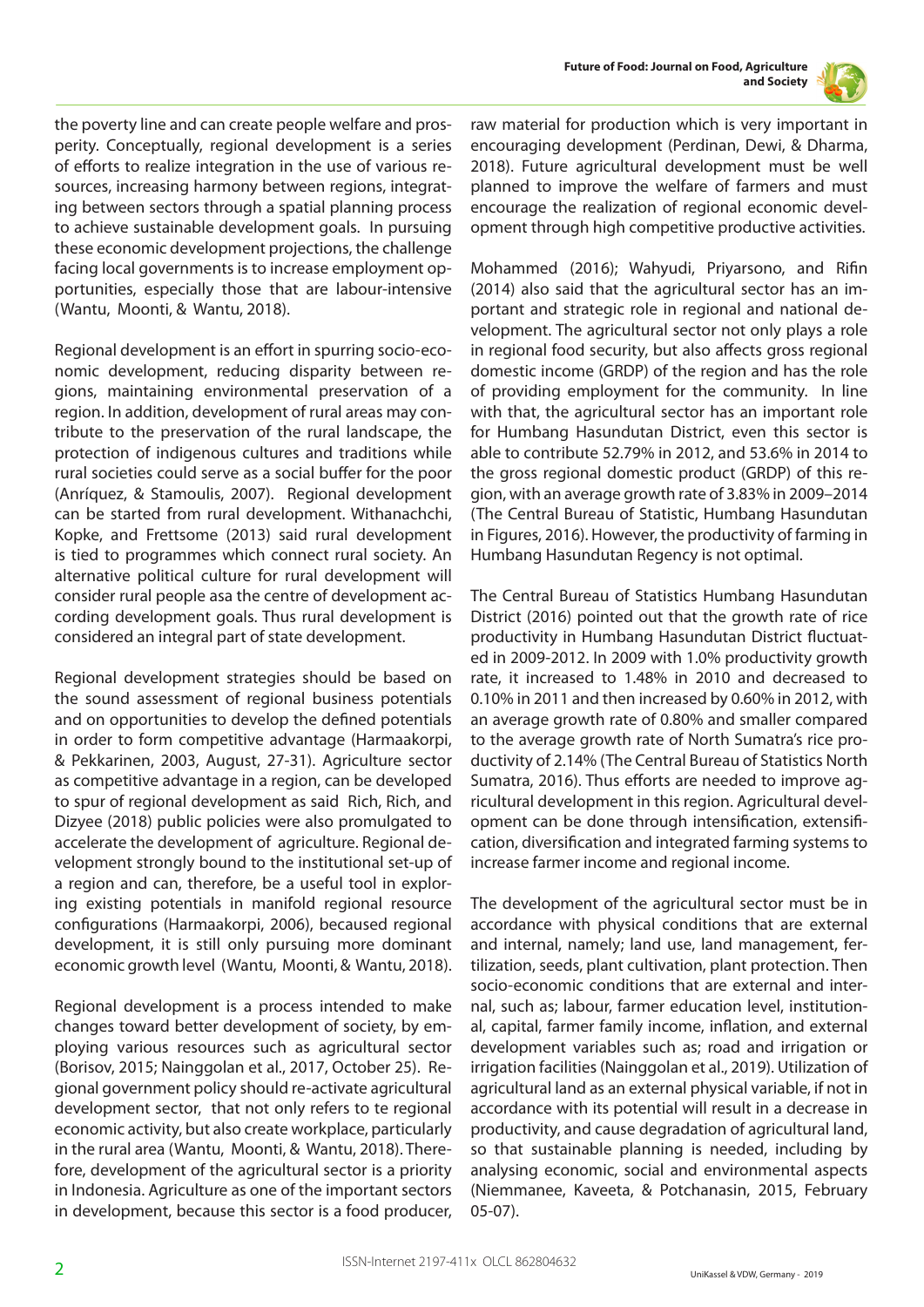

Pedrosa, and López (2012 state that the physical external conditions of agriculture consist of; types of agriculture, land suitability, soil fertility, land topography, land use, landscape quality, climate and agricultural structure. Social variables in the form of; management and forms of activities that can affect farm productivity are also external conditions that affect farming production.

Agricultural business is managed in accordance with the concept of agricultural integration between rice fields (are also called paddy fields or rice paddies) farming as core business and buffalo livestock. This system is a farming managed by hereditary as local wisdom. The Central Bureau of Statistic, Humbang Hasundutan in Figures, (2016) indicated that farmers who work on rice fields integrated with buffalo livestock amount to 8,937 families or 21.91% of 40,783 families spread over 10 sub-districts. Ugwumba et al., (2010) said that one of the efforts to increase agricultural production is through an integrated farming systems which is a system for managing plants, livestock and fish with their environment to produce an optimal product. This systems has a significant positive impact and meets the requirements and criteria for sustainable agricultural development because it is developed based on organic and local resources so that external inputs are low (Tullo, Finzi, & Guarino, 2019).

Soni, Katoch, and Ladohia (2014) also said that integrated farming systems are management systems that integrate agricultural components, such as; plants, animals and fish in a unified whole. The farming system must be fully integrated in order to optimize the use of locally available alternative resources. The system of integrating livestock plants is an agricultural systems characterized by a close link between the components of plants and livestock in a farm in an area. This linkage is a trigger factor in driving farmers' income growth, regional economic growth in a sustainable manner (Tullo, Finzi , & Guarino, 2019). Based on this background, this study aims to analyse the influence of external and internal agricultural conditions towards a rice field-buffalo livestock integrated agricultural systems in the context of regional development in Humbang Hasundutan District.

# **Literature Review Regional Development**

The concept of sustainable development is based on three dimensions mentioned above. Regions 'development is usually defined as the integral community development (social, economic, environmental and healthcare, technological, cultural and recreational ) on

a particular territory (Jovovic et al., 2017). Region's development must be based on their optimal expansion constituents (social, natural and economic development aspects) aimed at certain life's level maintenance and quality improvement through the mentioned constituents.

Regional development encompasses not only traditional policy on a concrete territory, but also socioeconomic process organized in the specific political and cultural context (Spangenberg, 2002). Besides the cultural context, Reinbott (2013) said that the concept of empowerment is part of regional development by strengthening the capacity of groups or individuals to increase their political, economic and social participation in development.

Regional development in today's context is at a critical juncture, with multiple crises (financial, food and energy) forcing us to re-assess the economic paradigm of our time and to evaluate how to better address the unfulfilled promises that we are currently leaving to future generations in the areas of employment, social progress, quality of life and respect for nature (Jovovic et al., 2017).

Regional development related to administrative areas, integrated economic functions and socio-cultural identity, which form a competitive advantage of a region. In social theory related to regional development, there is a concept of territorial competitiveness that is used for regional development and is closely related to environmental, social and cultural sustainability in a region (Janković , 2012).

According to Susilo (2006) the concept of regional development in Indonesia, in terms of its application is based on several theories, including; First is Walter Isard as a pioneer of regional science that examines the causal relationship of the main factors forming regional space in the form of external conditions, namely physical, socio-economic and cultural factors. The second is Miyrdal in the 1950s era with his theory which explained the relationship between developed regions and their back regions by using the term backwash spread effect. The third is Friedman in the era of 1960s which emphasized the formation of a hierarchy, in order to facilitate the development of a development system which became known as the theory of the centre of growth. And the fourth is Douglass in the 1970s who introduced rural-urban linkages in regional development.

Regional development policies are needed because of differences in the geographical (Eberhardt, & Vollrath, 2016), social, economic and cultural conditions of the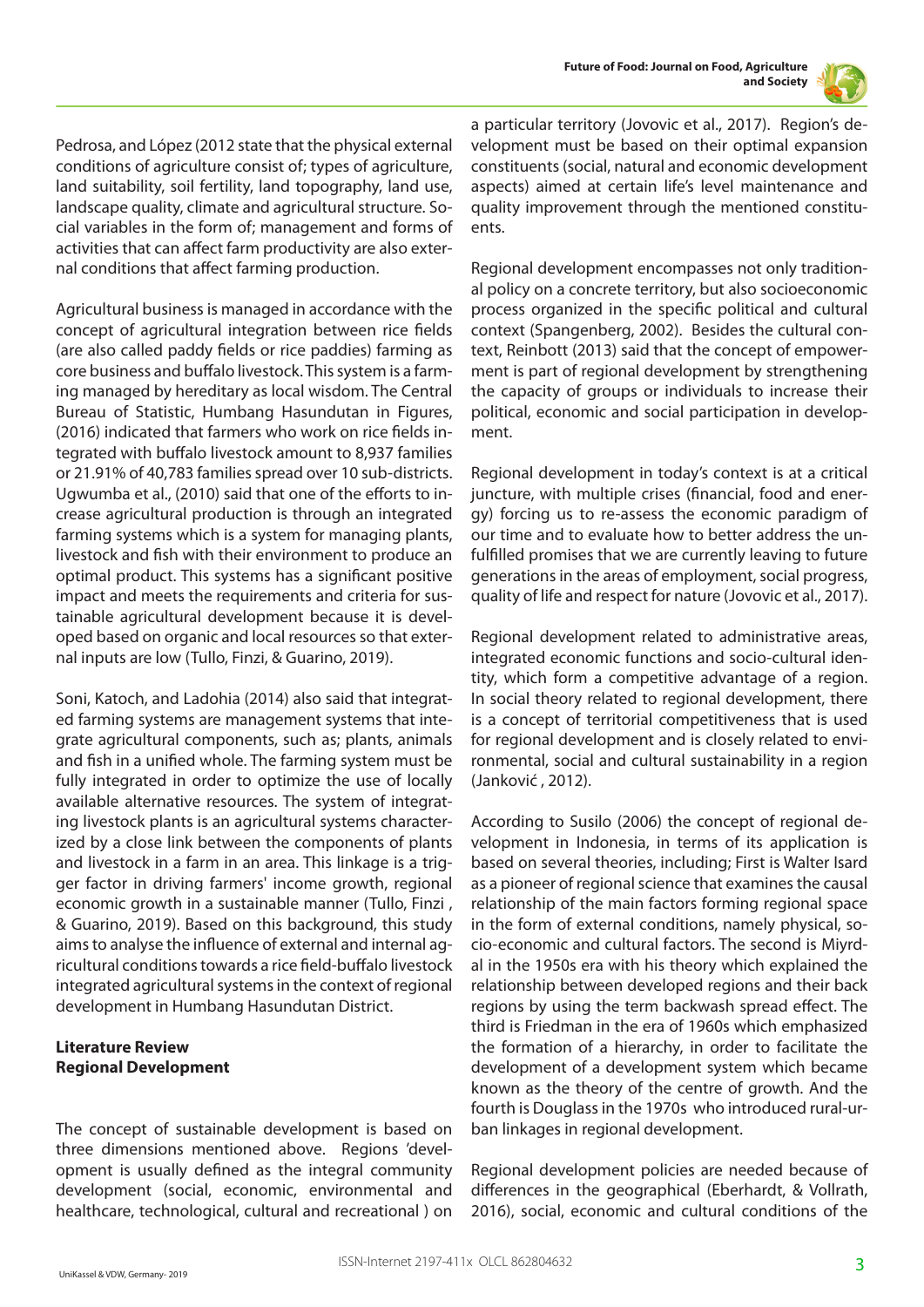

community between regions, so that the establishment of regional development policies must be adjusted to the conditions, potentials and problems in the region concerned. Thus regional development can be said as a process intended to make changes towards a better development of society, by utilizing various resources such as the agricultural sector (Resosudarmo et al., 2012; Sertoglu, Ugural, & Bekun, 2017).

# **Integrated Agricultural Systems**

Sertoglu, Ugural, and Bekun (2017) said the agricultural sector is a potential resource and has a strategic role in regional development because this sector acts as an absorber of labour, a producer of basic foodstuffs, a driver of exports, a source of raw materials for the manufacturing industry and a source of livelihoods (Simamora, Sirojuzilam, & Supriadi, 2013). This is in line with Budiman et al., (2016) who stated that in accordance with climatic conditions in Indonesia, the government's priority development sector, is the development of energy, food and maritime. Agricultural development can be done through intensification, extensification, diversification and integrated farming systems to be able to increase farmer income and regional income.

Ugwumba et al., (2010), said that an integrated farming system is a system for managing plants, livestock and fish with their environment to produce an optimal product and its nature is closed to external inputs. This system has a significant positive impact that meets the requirements and criteria for sustainable agricultural development because it is developed based on organic and local potential (local resources). So the purpose of implementing an integrated farming system is to suppress minimum input from the outside (low input) and be sustainable (Bijttebier et al., 2017).

The development of the agricultural sector carried out with various approaches certainly has links with various things, such as physical variables, namely; land use, land management, fertilization, seeds, plant cultivation, plant protection. Then the social variables are; farmer education level and culture and institutions, economic variables in the form of; capital, farm input and output prices, farmer family income, inflation and development variables in the form of; road and irrigation or irrigation facilities. Utilization of land resources must be adapted to the agroecological conditions, so that agricultural businesses can be sustainable (Niemmanee, Kaveeta, & Potchanasin, 2015, February 05-07). Furthermore Pedrosa, and Lopez (2012) stated that the physical environment is in the form of; land suitability class, soil fertility, land topography, land use, landscape quality, climate and even

social variables in the form of; management and forms of farming activities also influence farm productivity.

Nuraeni et al., (2013) said that external agricultural conditions are external factors that influence farming activities which are difficult to intervene including, culture, social capital, market access, access to capital, input prices and output prices. Furthermore, Nuraeni et al., (2013) stated that external factors that influence the activities of the community that manage forest resources are social, economic, cultural and market conditions, such as; input prices and production output, that internal conditions are factors that influence farming activities internally, including the knowledge, attitudes and skills of farmers to apply environmental conservation techniques.

Future agricultural development must be well planned to improve the welfare of farmers and must encourage the realization of regional economic development through high competitive productive activities. The agricultural sector is a potential resource and has a strategic role in the process of economic development because the agricultural sector acts as an absorber of labour, a staple food producer, agricultural development as a driver of exports and agricultural commodities as a manufacturing industry, a source of livelihood and a driver of regional development (Simamora, Sirojuzilam, & Supriadi, 2013). Even the development of the agricultural sector is a strategy to spur economic growth, thus providing a multiplier effect on other sectors. Besides that, the agricultural sector also has an important role for the regional economy because it contributes to the GRDP of a region (Sertoglu, Ugural, & Bekun, 2017).

# **Methodology**

#### **Research Location**

The research was conducted in the Humbang Hasundutan District as purposively determined, in which area is potential for agricultural sector development with an integrated systems. The research population was 8,937 families, consisted of rice farmer-buffalo breeder in household-scale spread over 10 sub-districts, i.e. Sub-district of Pakkat (1,663 families), Onan Ganjang (708 families), Sijamapolang (233 families), Doloksanggul (1,456 families), Lintong Nihuta (1,150 families), Paranginan (560 families), Baktiraja (152 families), Pollung (1,242 families), Parlilitan (1,342 families) and Tarabintang (428 families) (The Central Bureau of Statistics Humbang Hasundutan District, 2016). The sample was determined by the following Slovin formula;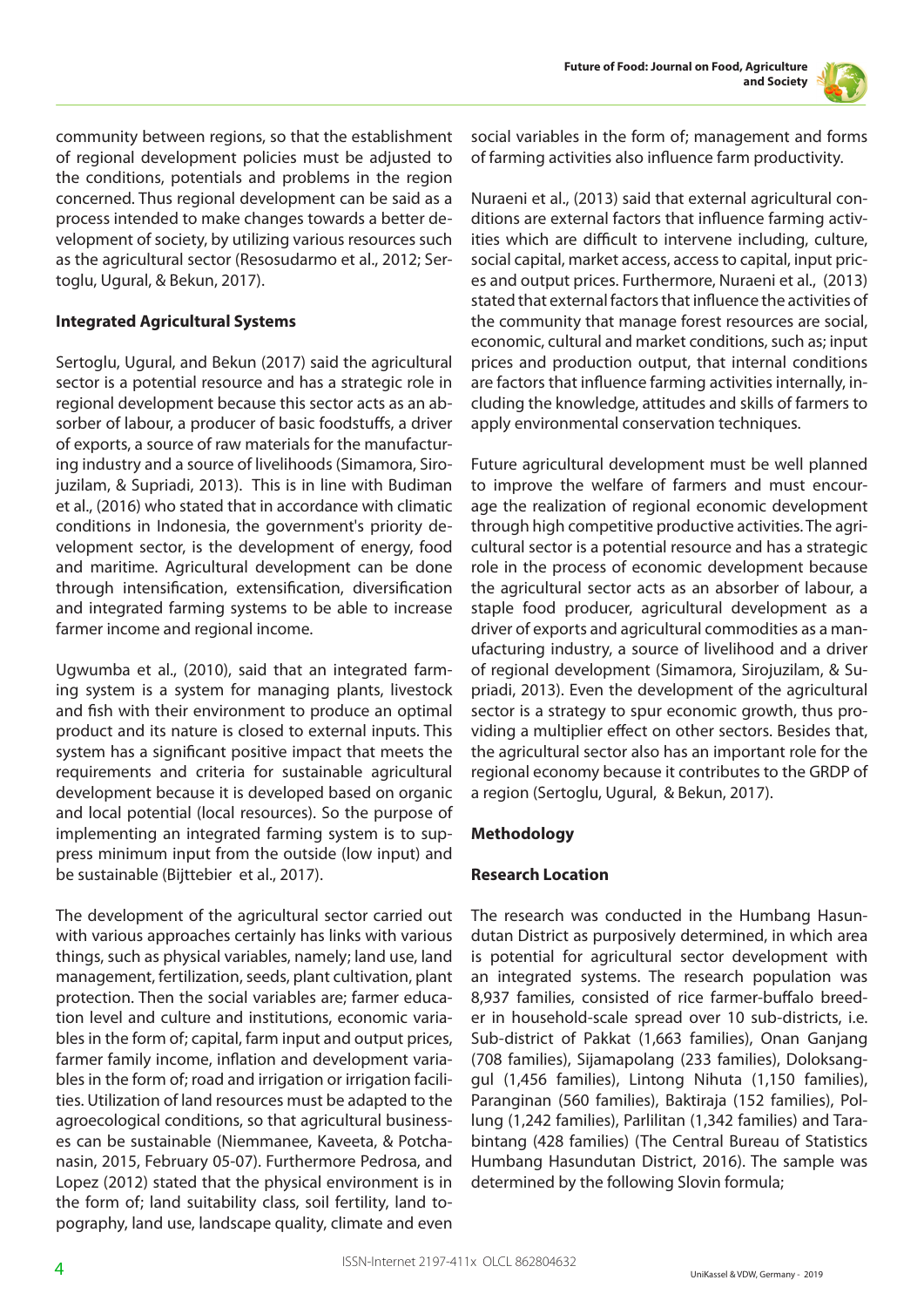

$$
n_e=\frac{N}{1+N e^2},(1)
$$

which;  $nc =$  sample size,  $e =$  error interval (0,1),  $N =$  total population.

The number of obtained samples of 99.98 was rounded into 100 samples. The samples interviewed by each sub-district were determined proportionally, i.e. Sub-district of Pakkat (19 respondents), Onan Ganjang (8 respondents), Sijamapolang (3 respondents), Doloksanggul (16 respondents), Lintong Nihuta (13 respondents), Paranginan (6 respondents), Baktiraja (2 respondents), Pollung (14 respondents), Parlilitan (15 respondents) and Tarabintang (5 respondents).

#### **Type and Data Sources**

The applied data in this study was primary data obtained from the field through interviews with respondents by using questionnaires. Secondary data were obtained from publications; Central Bureau of Statistics-North Sumatra Province, Central Bureau of Statistics Humbang Hasundutan District, research, journals and other official publications.

#### **Variables and Data analysis method**

In order to analyse the influence of external and internal agricultural conditions on an integrated agricultural systems of rice field-buffalo livestock and regional development in Humbang Hasundutan District, we used Structural Equation Modelling (SEM) using IBM® SPSS® Amos 22 software, with the following formula. The latent variable model for the hypothetical model by using the equation:

> Y1 = γ1·X1 + γ2·X2 + f1, (2)  $Y2 = \gamma 3 \cdot X1 + \gamma 4 \cdot X2 + \beta \cdot Y1 + f2$ , (3)

In this study, γ1 represents the direct influence of X1 on γ1, γ2 represents the direct influence of X2 on γ1, γ3 represents the direct influence of X1 on γ2, and γ4 represents the direct influence of X2 on Y2. The structural parameter β represents the direct influence of γ1 on γ2. In the hypothesized model X1 and X2 does not only have a direct influence on γ2 but also have an indirect influence mediated by γ1. The indirect influence of X1 to γ2 is equal to  $y$ 3 + γ1. β and the indirect influence of X2 to Y2 equals to  $y4 + y2$ .  $\beta$ . Random errors of f1 and f2 are assumed to have zero-expected values and independent homoscedastic variance (both are non-autocorrelated) and are not correlated with X1 and X2.

An exogenous latent variable of external agricultural condition (X1) has 7 indicators or measurable variables according to research Pedroza and Lopez (2012); Nuraeni et al., (2013) i.e. guidance (X11); culture (X12); social capital (X13); market access (X14); capital access (X15); input price (X16); and output price (X17). Exogenous latent variables internal agricultural condition (X2) has 5 indicators or measurable variables according to research Pedroza and Lopez (2012); Nuraeni et al., (2013) i.e. land area (X21); topography (X22); land use (X23); road facilities (X24); and farming experience (X25). An endogenous latent variable of the integrated agricultural systems (γ1) has 3 indicators or measurable variables i.e. raised income (γ11); increased food security (γ12); and cultural preservation (Y13).

An endogenous latent variable of regional development (γ2) has 4 indicators or measurable variables-according to research Pedroza and Lopez (2012); Nuraeni et al., (2013) i.e. the provision of the conducive environment (γ21); environmental impact reduction (γ22); poverty reduction (γ23); and increased market access (γ24). The measurement model for the exogenous variable of X1 (external agricultural condition) with the following equation:

$$
X11 = \lambda 1 \cdot X1 + e1, (4)
$$
  
\n
$$
X12 = \lambda 2 \cdot X1 + e2, (5)
$$
  
\n
$$
X13 = \lambda 3 \cdot X1 + e3, (6)
$$
  
\n
$$
X14 = \lambda 4 \cdot X1 + e4, (7)
$$
  
\n
$$
X15 = \lambda 5 \cdot X1 + e5, (8)
$$
  
\n
$$
X16 = \lambda 6 \cdot X1 + e6, (9)
$$
  
\n
$$
X17 = \lambda 7 \cdot X1 + e7, (10)
$$

The measurement model for the exogenous variable of X2 (internal agricultural condition) with the following equation:

 $X21 = \lambda 8 \cdot X2 + e8$ , (11)  $X22 = \lambda 9 \cdot X2 + e9$ , (12)  $X23 = \lambda 10 \cdot X2 + e10$ , (13)  $X24 = \lambda 11 \cdot X2 + e11$ , (14)  $X25 = \lambda 12 \cdot X2 + e12$ , (15)

The measurement model for intervening endogen variable of γ1 (integrated agricultural systems) of rice field-buffalo livestock with the following equation:

 $Y11 = \lambda 13 \cdot Y1 + e13$ , (16)  $Y12 = \lambda 14. Y1 + e14, (17)$  $Y13 = \lambda 15 \cdot Y1 + e15$ , (18)

The measurement model for the dependent endogenous variable of γ2 (regional development) with the fol-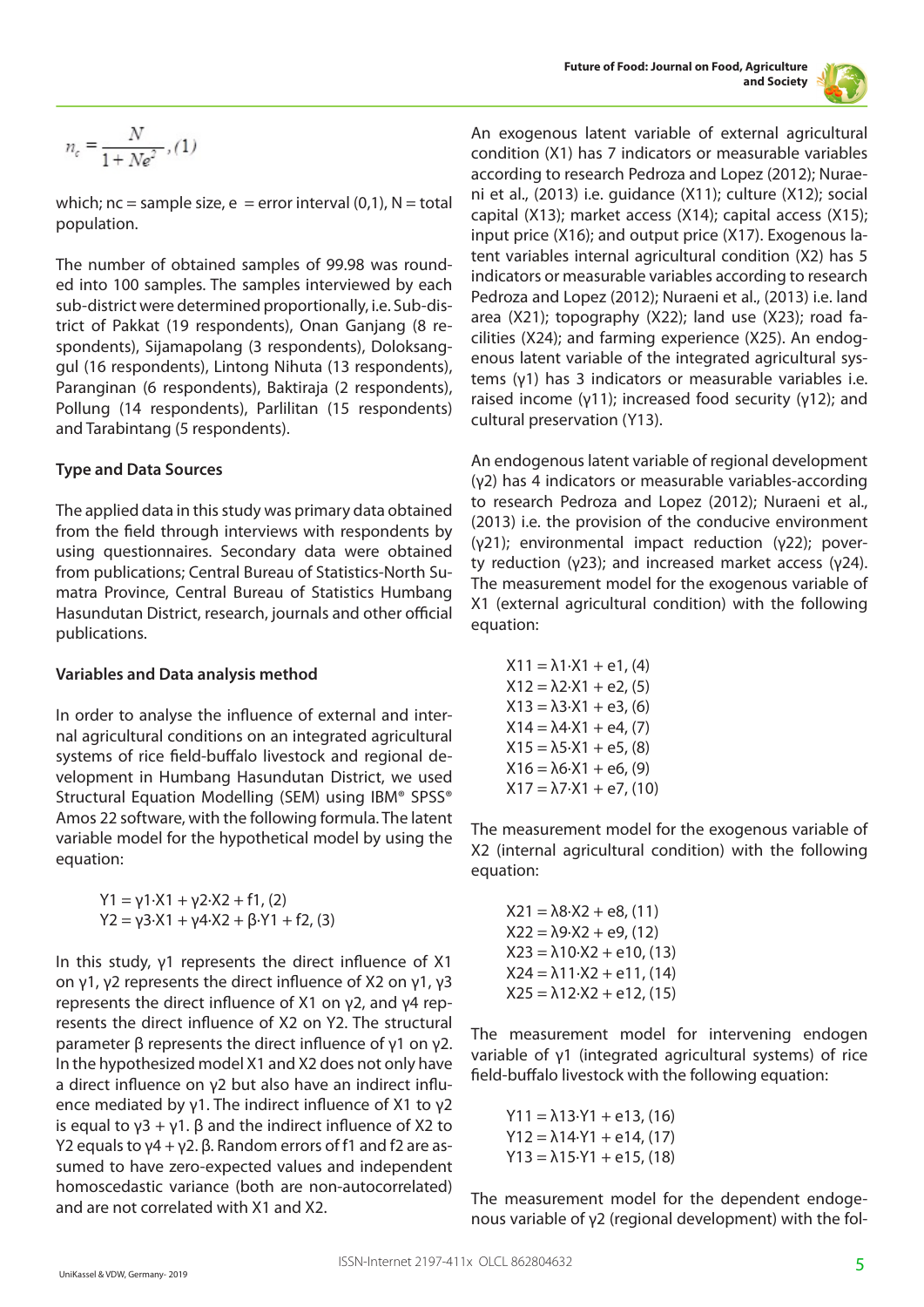|--|

| <b>Indicator</b> | <b>Definition</b>                                                     | <b>Acceptable compati-</b><br><b>bility level</b>                             | <b>Remark</b>                   |
|------------------|-----------------------------------------------------------------------|-------------------------------------------------------------------------------|---------------------------------|
| Chi-Square       |                                                                       | Smaller<br>(p-value $\geq$ 0,05)                                              | <b>Better</b>                   |
| <b>RMR</b>       | Root mean square<br>residual                                          | RMR < 0.05                                                                    | Good                            |
| GFI              | Goodness of fit index                                                 | $GFI \geq 0.90$<br>$0.80 \leq$ GFI $< 0.90$                                   | Good<br>Quite good              |
| <b>NFI</b>       | Normed fit index                                                      | $NFI \geq 0.90$<br>$0.80 \leq NFI < 0.90$                                     | Good<br>Quite good              |
| <b>CFI</b>       | Comparative fit index                                                 | $NFI \geq 0.90$                                                               | Good                            |
| <b>NCP</b>       | Non-centrality param-<br>eter (fixed parameter<br>associated with DF) | Smaller                                                                       | <b>Better</b>                   |
| <b>RMSFA</b>     | Root mean square error<br>of approximation                            | RMSEA $\leq$ 0.01<br>$0.01 <$ RMSEA $\leq 0.05$<br>$0.05 <$ RMSEA $\leq 0.08$ | Very good<br>Good<br>Quite good |

| Table 1: Compatibility criteria of measurement model and structural model |  |  |  |  |  |
|---------------------------------------------------------------------------|--|--|--|--|--|
|---------------------------------------------------------------------------|--|--|--|--|--|

Source: Processing, 2018

lowing equation:

 $Y21 = \lambda 16 \cdot Y2 + e16$ , (19)  $Y22 = \lambda 17.Y2 + e17$ , (20)  $Y23 = \lambda 18 \cdot Y2 + e18$ , (21)  $Y24 = \lambda 19.Y2 + e19, (22)$ 

The equations (4) to (22) are linear in their variables and parameters. The structural parameter of  $\lambda i$ , (i = 1, 2,......., 17) represents the expected change in the ith measured variable referring to a single unit of increase in the corresponding latent variable. The error rates ej,  $(j = 1, 2, \ldots)$ 12) are measurement errors for Xj and ek,  $(k = 13, 14, \ldots)$ 19) are measurement errors for Yk. It is assumed that these measurement errors have zero-expected values and also independent homoscedastic variance (non-autocorrelated), non-correlated with latent variables of X1, X2, γ1, and γ2, and non-correlated with a latent error of f1 and f2.

Structural modelling process was conducted through several steps (Shek, & Yu, 2014) i.e. 1) Model specifications by establishing models based on empirical evidence; 2) Model identification, for endogenous variables, error rates were made by regression weights; 3) Model estimation (part 1). Analyse each measurement model. Modification of the initial model takes into account model compatibility and modification index. 4) Model estimation (part 2). An overall analysis of the structural model; 5) Model evaluation. Goodness-of-fit evaluation of the whole model. 6) The model modification is based on model compatibility and hypothetical model is based on model compatibility index. In this study used an assessment of the compatibility of the whole model i.e. compatibility criteria of measurement model and structural model in Table 1.

If the model has not met the compatibility criteria with the data, the model goes through respecification in post-rock. The path in the model is insignificant (p>0.05) indicating the incorrect factor load. The next stage examines the correlation between the external agricultural conditions, the integrated agricultural systems of rice field-buffalo livestock and regional development in Humbang Hasundutan District.

Direct influence will be seen based on the standard regression weight (path coefficient) between the latent variables. Direct influence is significant if the probability value of the standard regression weight ( $p$  <0.05) with 95% confidence interval. Indirect influence is expressed by summing independent variable --> intermediate vari-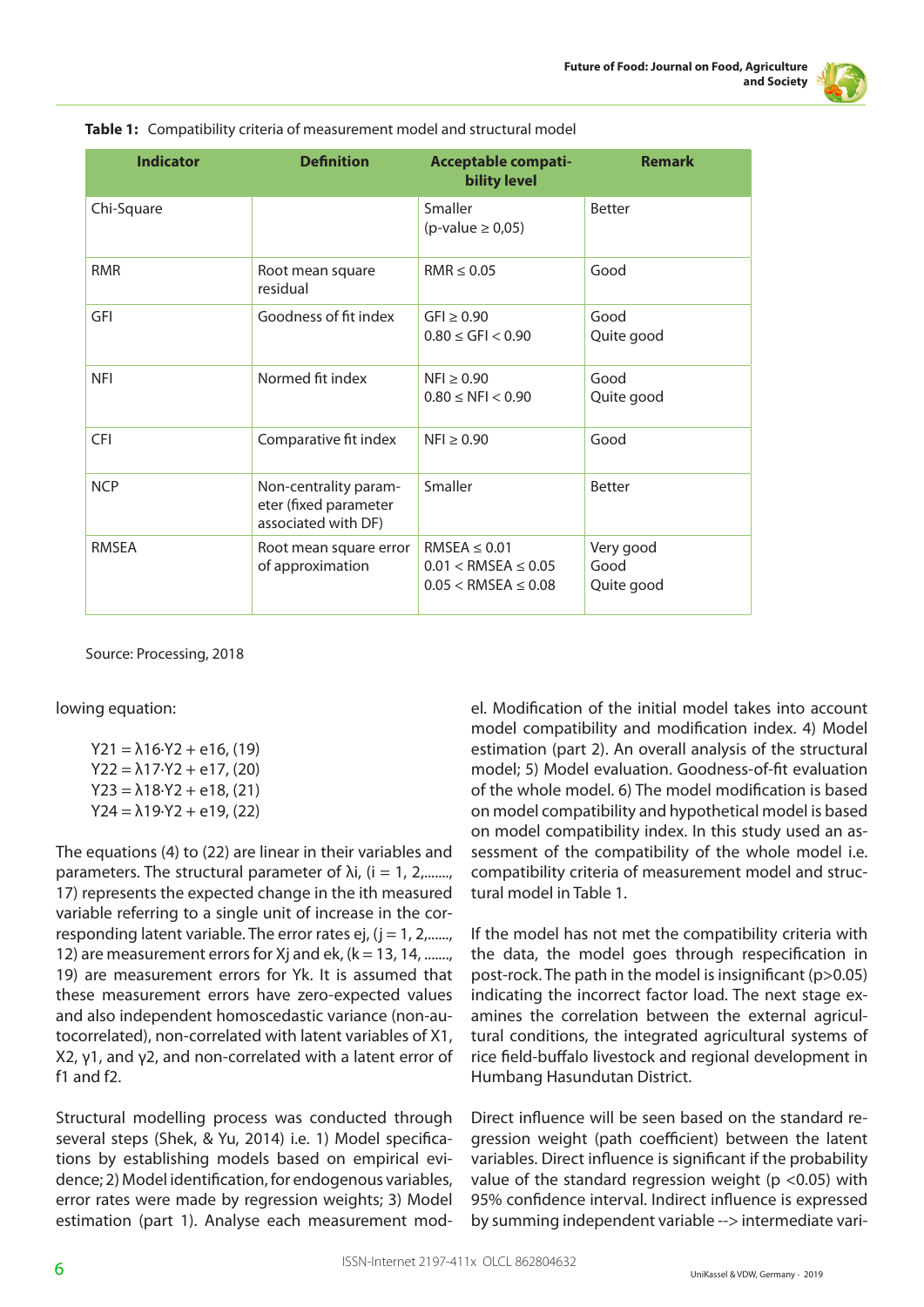

|                                         |                                          | <b>Estimation</b> | S.E.  | C.R.  | P     |
|-----------------------------------------|------------------------------------------|-------------------|-------|-------|-------|
| Integrated_<br>agricultural_<br>systems | External_ag-<br>ricultural<br>condition  | 0.333             | 0.076 | 4.389 | $***$ |
| Integrated_<br>agricultural_<br>systems | Internal_ag-<br>ricultural<br>_condition | 0.130             | 0.059 | 2.203 | 0.028 |
| Regional_de-<br>velopment               | Integrat_ag-<br>ricultural<br>_systems   | 0.423             | 0.059 | 7.221 | $***$ |
| Regional_de-<br>velopment               | External<br>agricultural<br>condition    | 0.217             | 0.058 | 3.74  | $***$ |
| Regional_de-<br>velopment               | Internal<br>agricultural_<br>condition   | 0.133             | 0.059 | 2.204 | 0.029 |

#### **Table 2:** Full Model Regression Weight SEM

able --> dependent variable. Standard regression weight values for both paths are multiplied (value of the independent variable and intermediate variable x value of the intermediate variable and the dependent variable). The probability value review is done after calculating the multiplication of standard regression weight of independent variable and intermediate variable along with the standard regression weight of intermediate variable and independent variable. The influence of mediation is significant if the probability value of each standard regression weight is significant ( $p$  <0.05) with 95% confidence interval.

#### **Results and discussion**

#### **The Influence of External and Internal Agricultural Condition on Integrated Agricultural Systems of Rice Field-Buffalo Livestock**

TBased on the result of data analysis through structural equation modelling (SEM), in order to observe the influence of external and internal agricultural condition to the integrated agricultural systems of rice field-buffalo livestock and regional development in Humbang Hasundutan District, we obtained full model regression weight SEM in Table 2.

Table 2 shows the probability of obtaining critical ratio value of the integrated agricultural systems of rice field – buffalo livestock and regional development in absolute value is less than 0.01, which means regression weight for external and internal agricultural conditions in predicting integrated agricultural systems in the context of regional development at the 0.01 level (two-tailed). If external and internal agricultural conditions increase by 1 standard deviation, the integrated agricultural systems and regional development will increase by the estimated standard deviation value in Table 3.

Based on the result of data analysis with structural equation model (SEM) represents of path coefficient of external agricultural condition to integrated agricultural systems of rice field – buffalo livestock by 0,61 with CR value of 4,389 > 1,96 and p (\*\* \*) < 0.01 (Table 2). This indicates that external agricultural conditions significantly have positive influence on the integrated agricultural systems of rice field-buffalo livestock in Humbang Hasundutan. Based on the data analysis results it can be seen that path coefficient values are visually shown through the structural model in Figure 1.

Figure 1 shows that indicator variables of external agricultural conditions i.e. guidance, culture, social capital, market access, capital access, input price and output price are statistically significant with standard regression weight (p) of each indicator,  $p < 0.01$ . Indicator variable of the integrated agricultural systems of rice field – buffalo livestock i.e. raised income, increased food security and cultural preservation are also statistically significant with standard regression weight (p) of each indicator, p  $< 0.01$ .

The results of the research defined that guidance factor is one predictor of external agricultural condition that significantly contributes to the perception of farmers to the integrated agricultural systems of rice field – buffalo livestock. This is in accordance with research by Indraningsih (2011) that one of the factors affecting farmers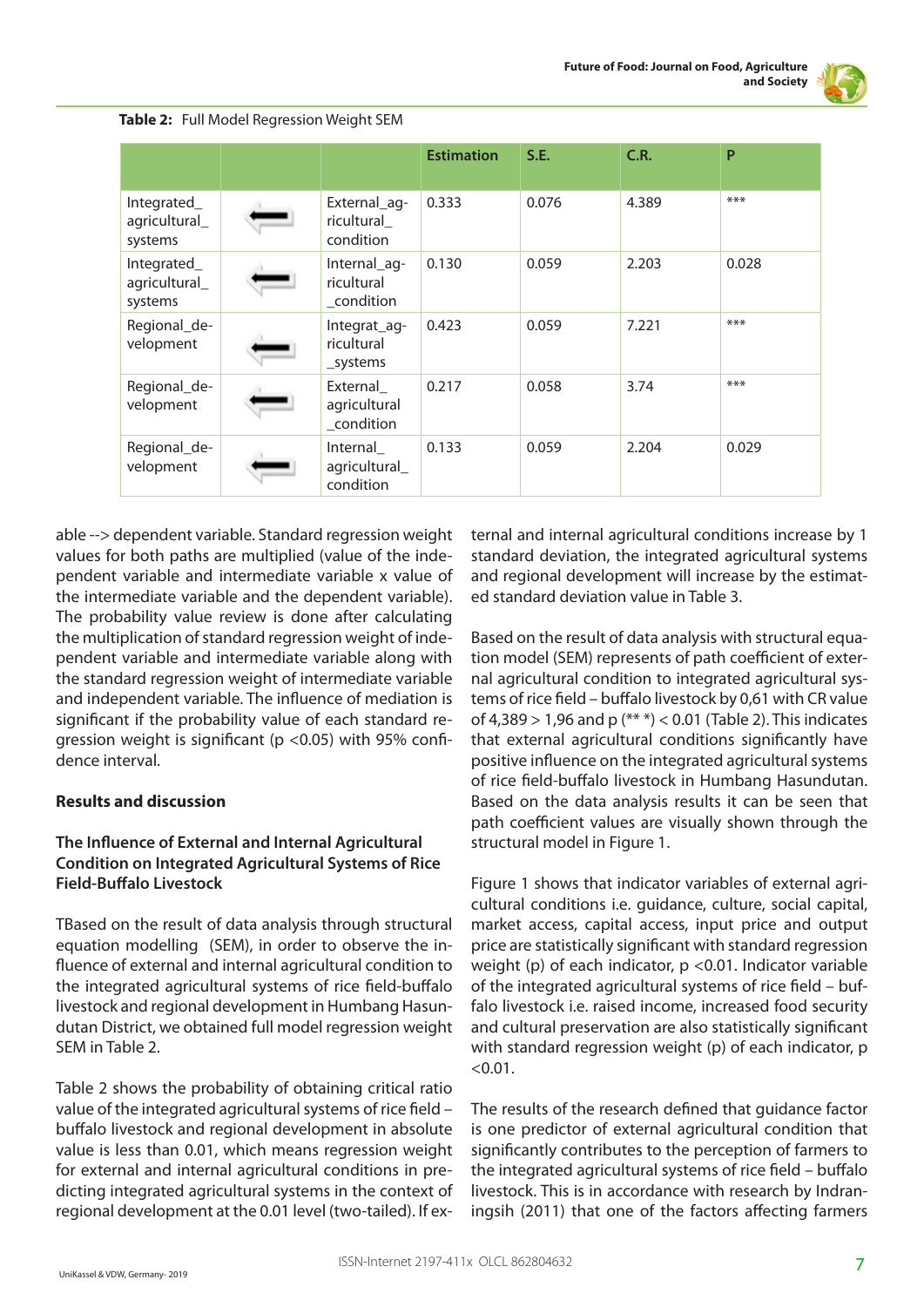

| <b>Variable</b>                 | <b>Variable</b>                      | <b>Estimation</b> |
|---------------------------------|--------------------------------------|-------------------|
| Integrated_agricultural_systems | External agricultural con-<br>dition | 0.612             |
| Integrated_agricultural_systems | Internal agricultural con-<br>dition | 0.524             |
| Regional_development            | Integrated_agricultural_sys-<br>tems | 0.533             |
| Regional development            | External_agricultural_<br>condition  | 0.265             |
| Regional development            | Internal agricultural con-<br>dition | 0.244             |

#### **Table 3:** Standard Deviation Value

in Garut District to adopt agricultural technology is the perception of farmers towards the guidance.

Cultural factors of hereditary farming on Humbang Hasundutan community influence perceptions of farmers in the integrated agricultural systems. This is in accordance with research by Ejembi and Obekpa (2017); Diwyanto, Priyanti, and Saptati (2007) that community culture becomes an important consideration in the integrated agricultural systems. In addition, social capital significantly contributes to the perception of farmers on integrated agricultural systems. This finding was supported by research by Wibisono and Darwanto (2016) and than Dewi et al., (2017) that social capital has a positive and significant influence on agricultural productivity and determinant of the success of the integrated agricultural systems in Klungkung District. The results of data analysis indicate that some factors such as market access, capital access, input price, and output price contribute to perceptions of farmers to the integrated farming systems in Humbang Hasundutan District. This is in line with the research of Giroh, Umar, & Yakub (2010) and Kizito (2011) that lack of facilities and infrastructure, access to capital and access to market information will cause farmers unable to control price increase, that the price changes at consumer level are not transmitted to farmers level (Waroko et al., 2008).

The result of data analysis by using structural equation modelling (SEM) shows path coefficient of internal agricultural condition to the integrated agricultural systems of rice field – buffalo livestock at 0,52 with CR value of  $2.203 > 1.96$  and p (0.028) < 0.05 (Table 2). This represents that internal agricultural conditions significantly (α  $= 5\%$ ) have a positive influence on the integrated agricultural systems. Based on the result of data analysis, it is known that path coefficient values are visually shown through the structure model in Figure 1.

The result of data analysis is shown in Figure 1 in which variable of internal agricultural condition i.e farming experience, road facilities, land use, topography and land area are statistically significant with standard regression weight (p) of each indicator,  $p < 0.01$ . Indicator variable of the integrated agricultural systems i.e. raised income, increased food security and cultural preservation are also statistically significant with standard regression weight (p) of each indicator,  $p$  <0.01. The farming experience is one of the predictors of the internal agricultural condition, contributing significantly to the perception of farmers to integrated agricultural systems of rice field – buffalo livestock.

The results of this study are in line with the findings of Aryana, Budhi, and Yuliarmi (2016) stated that the higher the farmer's experience, the easier it is to increase production in order to achieve maximum profit. Ainembabazi and Mugisha (2014) conveyed one of the main indicators of the reflector of farmer-breeder quality variables is the farming experience that affects the application of cattle and food crops business.

The results also represent that road facilities and land area significantly contribute to perceptions of farmers to integrated agricultural systems in Humbang Hasundutan District. This is in line with Suroyo and Handayani (2014) study indicating the welfare level of Kulonprogo farmers is below average due to unavailability of upstream-downstream agribusiness facilities and infrastructure and Mahananto, Sutrisno, & Ananda (2009) defined factor of cultivated land area, experience of farmers in agricultural business has a significant influence on increasing rice production.

# **The Influence of External and Internal Agricultural Condition on Development**

The result of data analysis by using structural equation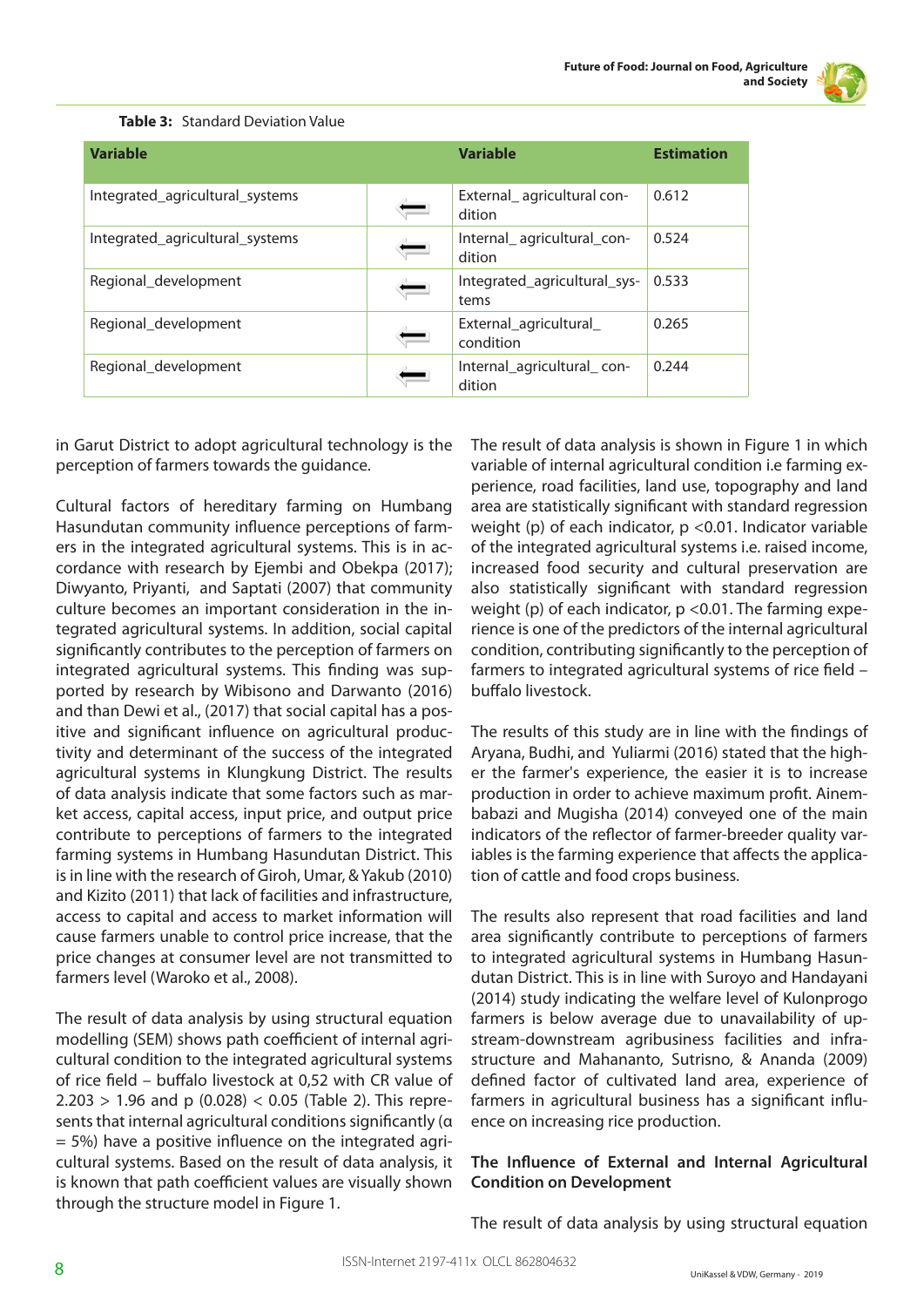



Figure 1: Structural model of direct influence of external and internal agricultural condition on integrated agricultural systems of rice field – buffalo livestock



**Figure 2:** Structural model of the influence of external and internal agricultural condition on regional development

modelling (SEM) exhibits path coefficient of external agricultural condition to the regional development equal to 0,26 with a value of CR 3,740 > 1,96 and p (\*\*\*) <0.01 (Table 2). It indicates that agricultural external conditions significantly ( $\alpha$  = 5%) have a positive influence on the regional development and is visually shown through the structural model in Figure 2.

The result of data analysis as shown in Figure 2 exhibits that indicator variables of the external agricultural condition i.e. guidance, culture, social capital, market access,

capital access, input price and output price are statistically significant with the standard regression weight (p) of each indicator, p < 0.01. Indicator variable of regional development is the provision of a conducive environment, environmental impact reduction, poverty reduction and increased market access that is also statistically significant with the standard regression weight (p) of each indicator, p <0.01.

The results of the study point out guidance as a predictor of the external agricultural conditions have con-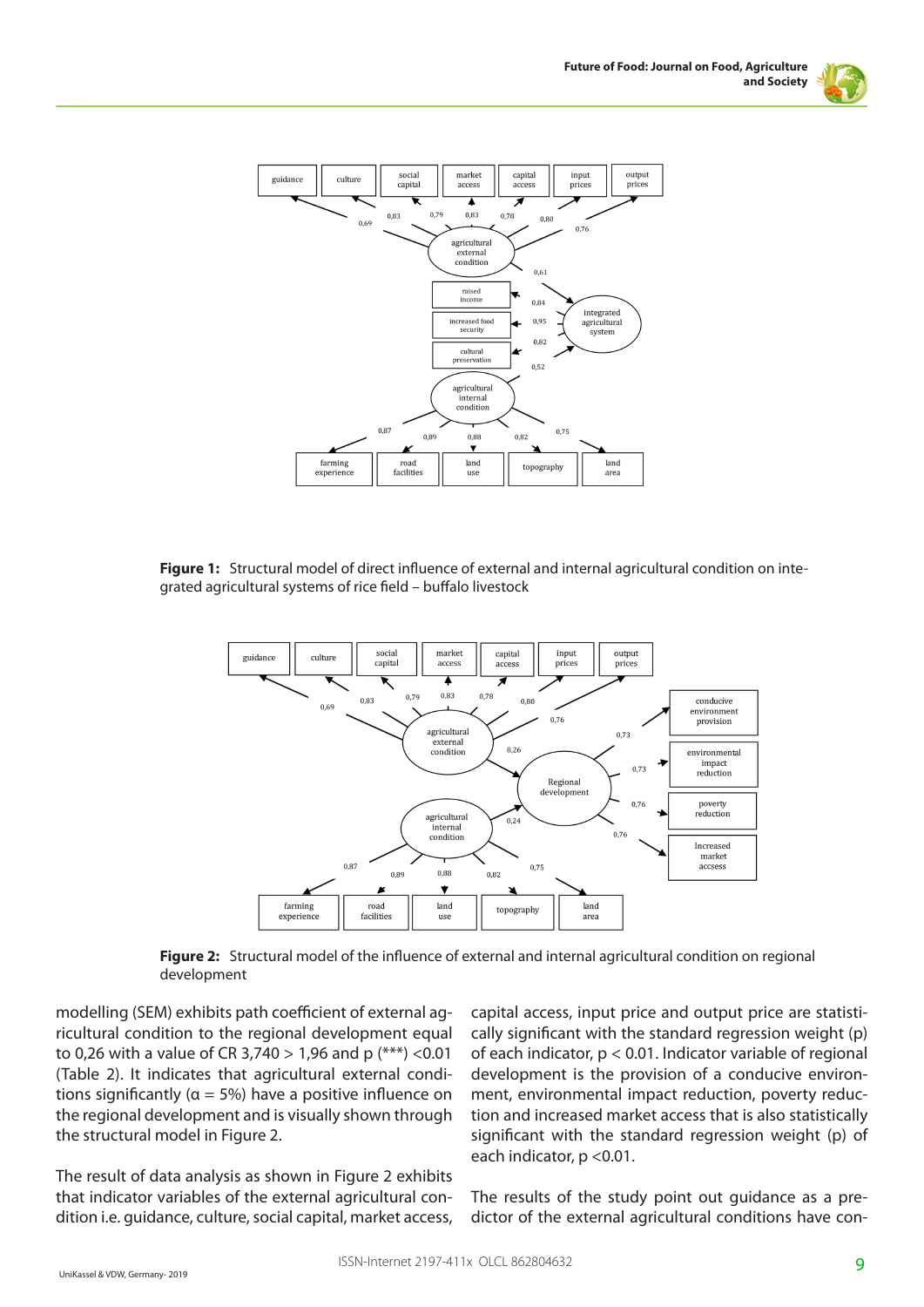

tributed to the regional development in the Humbang Hasundutan District. This is in line with the research of Mangkuprawira (2010) that agricultural guidance is required in regional development. In the long term, the guidance aims to improve the community lives. Indraningsih (2011) defined the purpose of agricultural guidance to increase food production, stimulate economic growth, and improve the welfare of farmers.

The regional development contains socio-cultural aspects that must be maintained and preserved, as Sultani (2016) defined that the regional development should be raised internally by involving local wisdom. The results represent that there is a close relationship between culture and environment that is greatly obvious to the community in Humbang Hasundutan District. They have spiritual, cultural, social and economic relation with their traditional territories in the form of customary laws, including the responsibility for preserving their territory for the needs of future generations. An important element of successful rural development is social capital. Sultani (2016) stated that regional development by involving social capital will foster a sense of responsibility towards implementation of the development. Sunarsih et al., (2014) also suggested that social capital rooted in tradition, which includes socialization in agriculture plays a role in maintaining the relation between human, human and nature, and human and the community.

The result of data analysis using structural equation modelling (SEM) exhibits direct influence of internal agricultural condition to the regional development with path coefficient of 0,24 and CR value of 2,204 > 1,96 and  $p(0,025) < 0.05$  (Table 2). It shows that internal agricultural conditions have significant influence ( $α = 5%$ ) to the regional development as visually represented by the structural model in Figure 2.

Figure 2 represents indicator variable of the internal agricultural condition i.e. farming experience, road facilities, land use, topography and land area that are statistically significant with standard regression weight (p) of each indicator, p < 0.01. Indicator variable of the regional development i.e. provision of a conducive environment, environmental impact reduction, poverty reduction and increased market access are also statistically significant with the standard regression weight (p) of each indicator,  $p < 0.01$ . The results of the research indicate that infrastructure facility is a locomotive to drive economic development and is a determinant of the smooth flow of goods, services, people, and information in Humbang Hasundutan District. This is in line with the research of Srinivasu and Rao (2013); stating that the quality of road infrastructure positively affects the marketing system

of agricultural products. The better the quality of infrastructure, more smoothly the farmers market their agricultural products to the market or consumers.

In relation to regional development, the results exhibit that agricultural land has economic value as a food support and ecological function. Snieska and Simkunaite (2009); Rudiarto and Doppler (2013) stated if the benefits of agricultural land are not maintained, it will disrupt the ecosystem that leads to socio-economic changes and tend to harm and reduce farmers' income.

The pace of development as triggered by the increase in population leads to a change in land use. Agricultural land becomes a residential and industrial area (Prabowo, Bachri, & Wiwoho, 2017). The interaction between space and time dimension with biophysical and human dimensions is also the cause of change in land use, including economic activity and transportation can change land use (Koomen et al., 2007; Wu et al., 2006).

The development of a region can change land use patterns in rural characteristic areas (Kim, Hong, & Ha, 2003) such as Humbang Hasundutan District. Changes in land use in this area indicate the negative impact on the environment, i.e. the emergence of degraded land due to deforestation and environmental vulnerability issues such as; the occurrence of erosion and landslides. In line with that, Sinurat, Munibah, and Baskoro (2015) with the CLUE-S Model (the Conversion of Land Use and its Effects at Small region extents) exhibits that there has been a change in land use in Humbang Hasundutan District covering 5,362 ha in the period (2003-2013). This study even shows that a change in land use based on the rate of natural change indicates the area of forest land use in 2033 was only left by 27.5% of the total area of Humbang Hasundutan District, this shows that land use for the development process due to population growth can cause a decline in farming production which in turn also affects economic growth, in line with the findings of Wang, Chai, and Li (2016); Tali, Divya, & Murthy (2013) which states that population growth will affect the decline in agricultural land area, which can cause a decrease in farm production.

# **The Influence of Integrated Farming Systems of Paddy Rice-Paddy Rice to Regional Development**

Based on the result of structural equation modelling (SEM) analysis, it is known that the direct influence of the integrated agricultural systems of rice field – buffalo livestock to the regional development in Humbang Hasundutan District with a path coefficient of 0,53 and CR value of 7,221 > 1,96 and p  $(***$ ) < 0.01. This suggests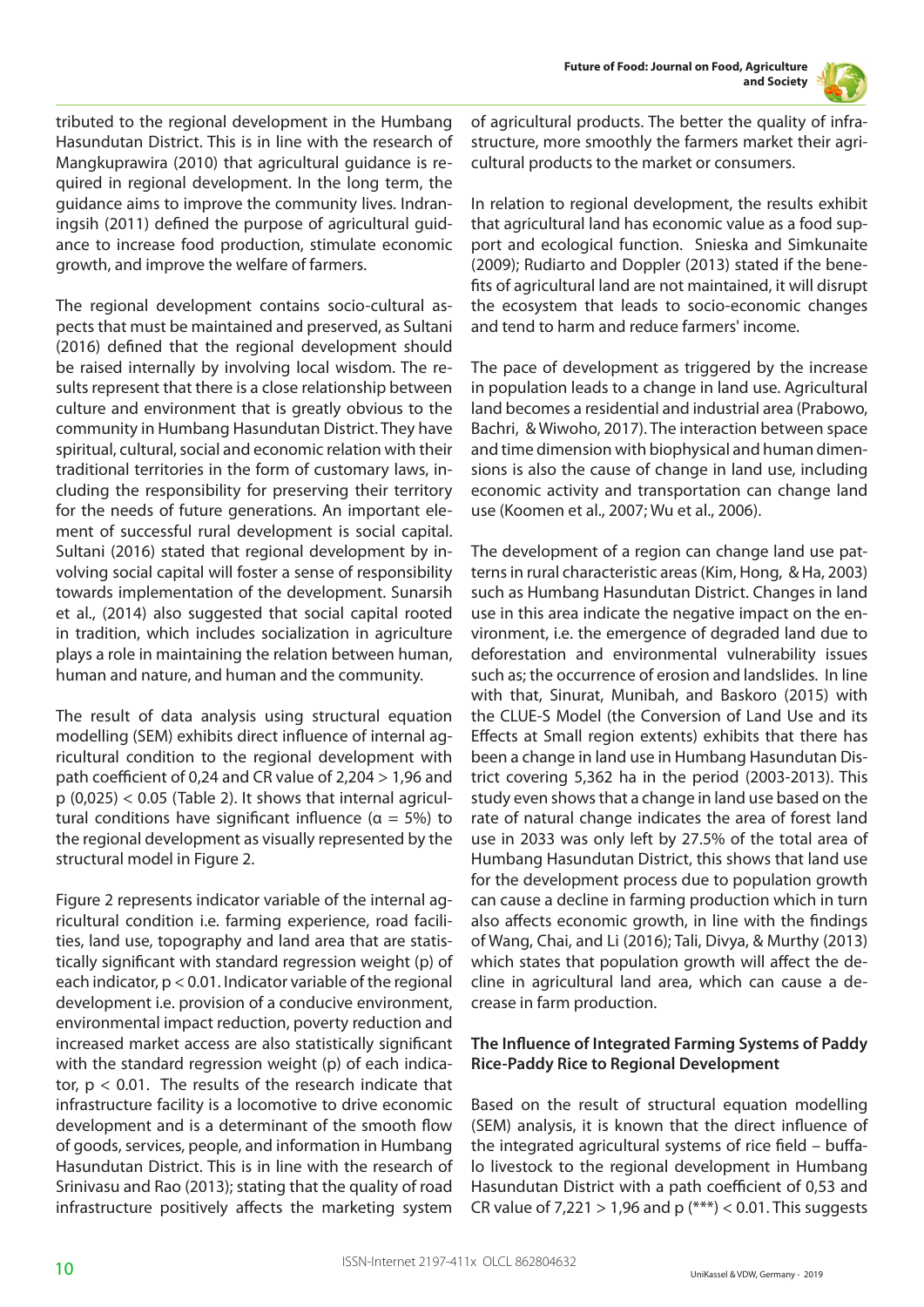



**Figure 3:** Structural model of the influence of integrated agricultural systems of rice field–buffalo livestock to regional development



**Figure 4:** Structural model of the influence of external and internal agricultural condition to the regional development through integrated agricultural systems of rice field–buffalo livestock

that integrated agricultural systems have a positive and significant impact on the regional development as visually shown by the structural model in Figure 3.

Figure 3 represents indicator variables of the integrated agricultural systems i.e. raised income, increased food security and cultural preservation was statistically significant with standard regression weight (p) of each indicator, p <0.01. Indicator variable of regional development i.e. the provision of conducive environment, environmental impact reduction, poverty reduction and increased market access that are also statistically significant with the standard regression weight (p) of each indicator,  $p < 0.01$ , thus integrated agricultural systems significantly have a positive effect on the regional development in Humbang Hasundutan District.

The result of data analysis as shown in Figure 3 exhibits the cultural preservation as a predictor of an integrated farming systems that gives a real contribution to regional development. Indigenous peoples in Humbang Hasundutan District have been familiar with farming and livestock customs, utilizing rice crops as a source of food, buffalo as farming aids, and horses as a means of transportation. Crops cultivation and livestock development of the integrated systems in the eco-friendly agricultural system is a strategy in reducing environmental impacts as well as actualizing the welfare of farmers and rural communities. This is in line with research by Diwyanto, Priyanti, and Saptati (2007) that the pattern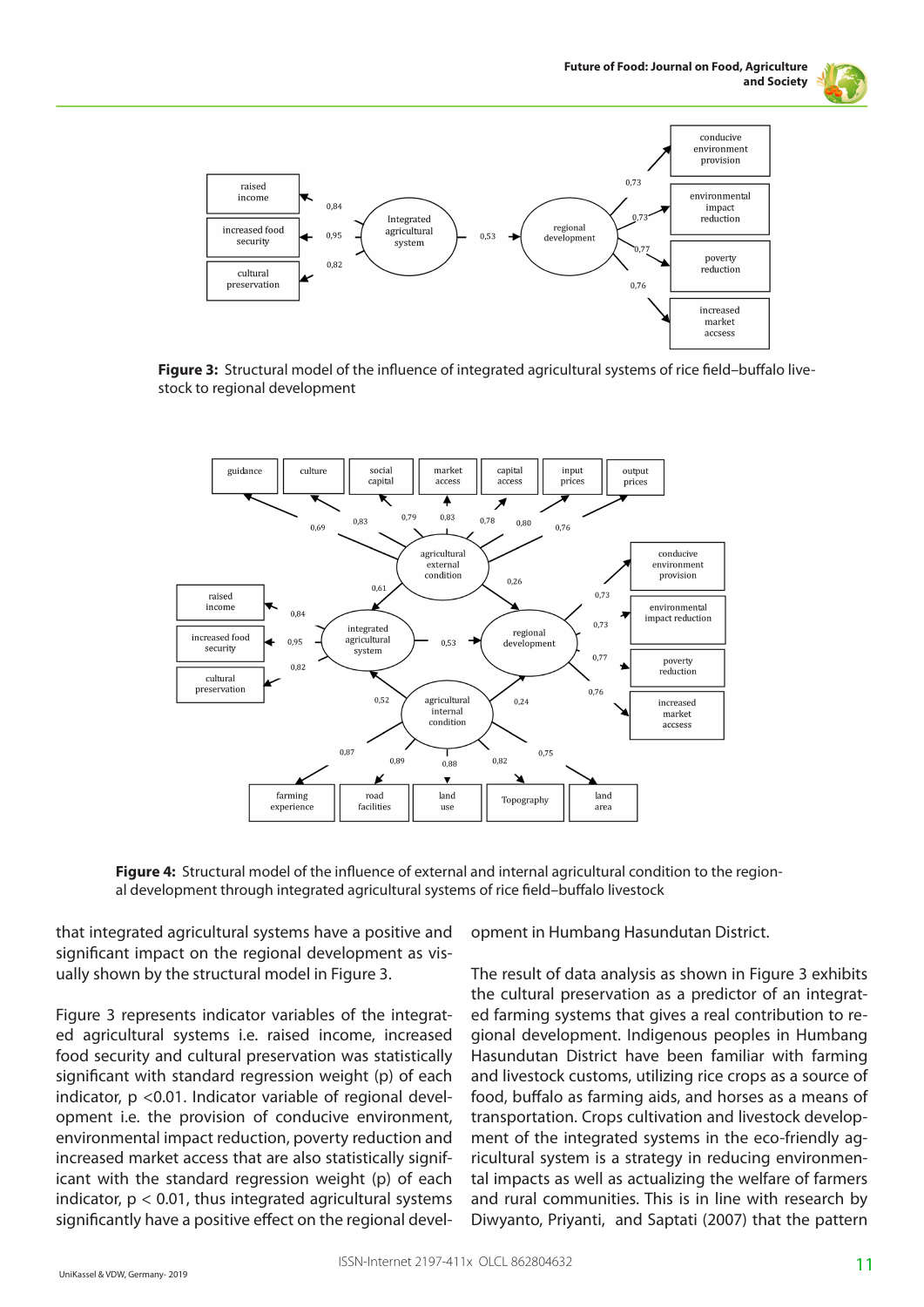

of crop-livestock integration systems makes serious efforts to improve soil structure and microbiology and improve farm productivity, income, and farmers' welfare. In line with the notion of James C. Scott in Willmore (2017) the integrated agricultural system is a good agricultural model to apply in the rural areas of Humbang Hasundutan District.

Soni, Katoch, & Ladohia, (2014) defined an integrated agricultural system that is a business management to integrate agricultural components, such as plants, animals, and fishes in a unified whole. Integrated farming systems, involving crops (rice fields, wheat) and livestock (dairy animals, poultry, fish, rabbits and honey bees), proved more profitable than crops alone in terms of net returns. Further, integrated systems resulted in better utilization of land, water input and human resources. The crop-livestock integration system is characterized by a close association between crop and livestock components in agricultural business in the region. This linkage is a factor to encourage the growth of farmers' incomes and regional economic development in a sustainable way.

# **The Influence of External and Internal Agricultural Conditions on Regional Development through Integrated Agricultural Systems of Rice Field–Buffalo Livestock**

From the result of data analysis with structural equation modelling (SEM) is known as indirect influence of external agricultural condition to regional development through an integrated agricultural systems of rice field – buffalo livestock showed by the structural model in Figure 4.

Figure 4 exhibits the direct influence of external agricultural conditions on the regional development of 0.26. The indirect influence of external agricultural conditions on the regional development through integrated agricultural systems of rice field-buffalo livestock is 0.61  $\times$ 0.53 = 0.32. Total influence of external agricultural conditions on regional development is  $(0.32) + (0.26) = 0.58$ . Thus the external agricultural conditions have a positive and significant influence on the regional development through an integrated agricultural systems of rice field – buffalo livestock.

The results of data analysis represented an increase in the predictors of external agricultural conditions that determine the success of integrated agricultural systems will be able to increase regional development. Agricultural guidance as a predictor of external agricultural conditions plays a role in alleviating poverty, in which the success of guidance is related to increasing productivity and income in the agricultural sector.

Social capital contributes to regional development in Humbang Hasundutan District. The farmers have a low quality of social capital that it will result in lack of access to information, as they have not done maximally in accessing information due to the domination of market opportunities by the middlemen.

Thus the adoption of knowledge and technology in agriculture is influenced by socio-cultural problems, thus it takes time and energy to convince and change the habits of farmers. Therefore, it requires good guidance program that farmers have no obstacles in Humbang Hasundutan District in developing their business due to limited capital and lack of accessibility to the source of capital.

The result of data analysis with structural equation model (SEM) is known as indirect influence from the internal agricultural condition to regional development through an integrated agricultural systems of rice field – buffalo livestock, as visually shown by the structural model in Figure 4.

Figure 4 represents the direct influence of internal agricultural conditions on the regional development in Humbang Hasundutan District of 0.264. The indirect influence of the internal agricultural conditions on the regional development through integrated agricultural systems of rice field – buffalo livestock is  $0.52 \times 0.53 =$ 0.28. Total influence of internal agricultural conditions on regional development is  $(0.28) + (0.24) = 0.52$ . It can be said that the internal agricultural conditions have a positive but insignificant influence on the development of Humbang Hasundutan District by an integrated agricultural systems of rice field – buffalo livestock.

The results of the data analysis indicate that although the improvements were made to the predictors of internal agricultural conditions which are the determinants of integrated agricultural systems, it insignificantly improve regional development. The diverse topography of Humbang Hasundutan District from flat land to hilly and mountainous terrain does not contribute significantly to perceptions of farmers to regional development by integrated agricultural systems. This is because the farmers consider that diverse land topography cannot be employed as agricultural land. They assume that the hillside is a factor required to consider, from land preparation, planting and process of collecting products.

The results of data analysis also indicate that road facilities significantly contribute to perceptions of farmers to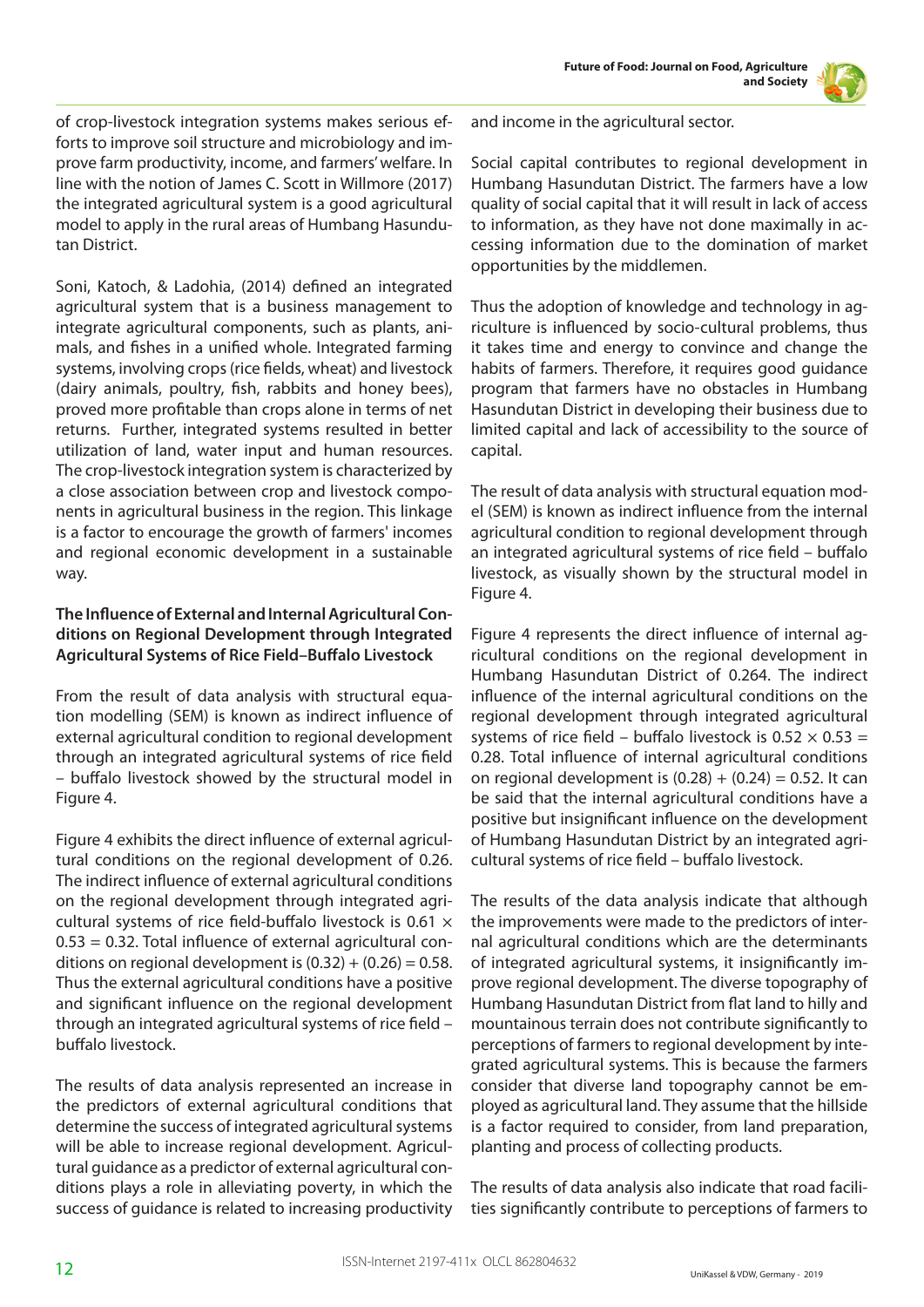



integrated agricultural systems, as it turned out that it did not significantly contribute indirectly to regional development. Prowse and Chimhowu (2007) argued that infrastructure is a key factor in supporting rural poverty reduction programs. Having observed in other countries such as in Vietnam, the rapid decline in poverty is inseparable from high investment for the irrigation and roads construction in the agriculture area. Similarly, in India and Ethiopia, which suffered from food and hunger crises in the mid-1980s, the infrastructure improvements of rural roads are a means of increasing market access for farmers in order to increase the farmers' welfare.

Therefore, in order to attract investors into the agricultural sector, it is required to facilitate the accessibility and distribution of agricultural production and output facilities, as it requires adequate infrastructure. Due to the low level of government investment in infrastructure, there are a lot of damaged farm roads, production roads, and irrigation networks. It is necessary for the development and rehabilitation of farm roads, production roads, irrigation networks, shallow ground irrigation, absorption wells, ponds, reservoirs, in order to support the development of integrated agriculture in Humbang Hasundutan District.

#### **Conclusion and Suggestions**

Based on the result of the research, it can be concluded that: a) External and internal agricultural conditions have a significant positive influence on integrated agricultural systems of rice field-buffalo livestock, b) External and internal Agricultural conditions have a significant positive influence on the regional development, c) Integrated agriculture systems of rice field-buffalo livestock has a positive and significant influence directly on the regional development, d) Direct influence of external agriculture conditions to regional development is 0,26. Indirect influence of external agriculture conditions on regional development by intermediate of integrated agriculture systems is 0,32 and total influence is 0,58, e) Direct influence of internal agriculture conditions to regional development is 0,24. Indirect influence of internal agriculture conditions on regional development by intermediate of integrated agriculture systems is 0,28, with a total influence is 0,52.

In accordance with the conclusions, it is suggested that; a) the government must be educate farmers to improve their knowledge of integrated agricultural systems, in addition, the role of government is necessary to ensure capital access and market access to facilitate marketing process of farmers' agricultural production, b) the government conducts education and training to improve

the ability of farmers to manage and develop their farms so as to have an impact on the increase of farmers' income, c) the government must be creates agricultural development programs for longer-term purposes to obtain higher quality agriculture in order to increase agricultural production that impact on regional economic growth, d) the government will help farmers to obtain agricultural business capital or access to more flexible capital access and can ensure the agricultural output price stability, e) the government builds road facilities to agricultural centres, irrigation canals, reservoirs and absorption wells in order to support agricultural development.

#### **Acknowledgement**

The authors would like to acknowledge Department of Agribusiness, Faculty of Agriculture, University of HKBP Nommensen Medan Indonesia for supporting the writing process of this paper. We extend our greatest gratitude to The Indonesia Endowment Fund for Education (Lembaga Pengelola Dana Pendidikan/LPDP) of the Ministry of Finance of the Republic of Indonesia, which has helped to finance the implementation of this research, in 2016-2017. We are especially grateful to the interviewees for their time and to the reviewers for their careful reading of the papers and constructive comments.

#### **Conflict of Interests**

The authors hereby declare that there are no conflicts of interest.

#### **References**

Ahmad, I, & Bajwa, I. U. (2005). Regional development planning-issues and realities. 41st ISoCaRP Congress. Retrieved from *http://www.isocarp.net/ data/ case\_studies/ 649.pdf.* 

Ainembabazi, J. H., & Mugisha, J. (2014). The role of farming experience on the adoption of agricultural technologies: evidence from smallholder farmers in Uganda. J*ournal of Development Studies*, 50 (5), 666-679. doi: 10.1080/00220388. 2013.874556.

Anríquez, G, & Stamoulis, K. (2007). Rural development and poverty reduction: is agriculture still the key ? *electronic Journal of Agricultural and Development Economics*, 4 (1), 5-46.

Aryana, A. A. N. B., Budhi, M. K. S., & Yuliarmi, N. N. (2016). Pengaruh karakteristik petani dan peran pen-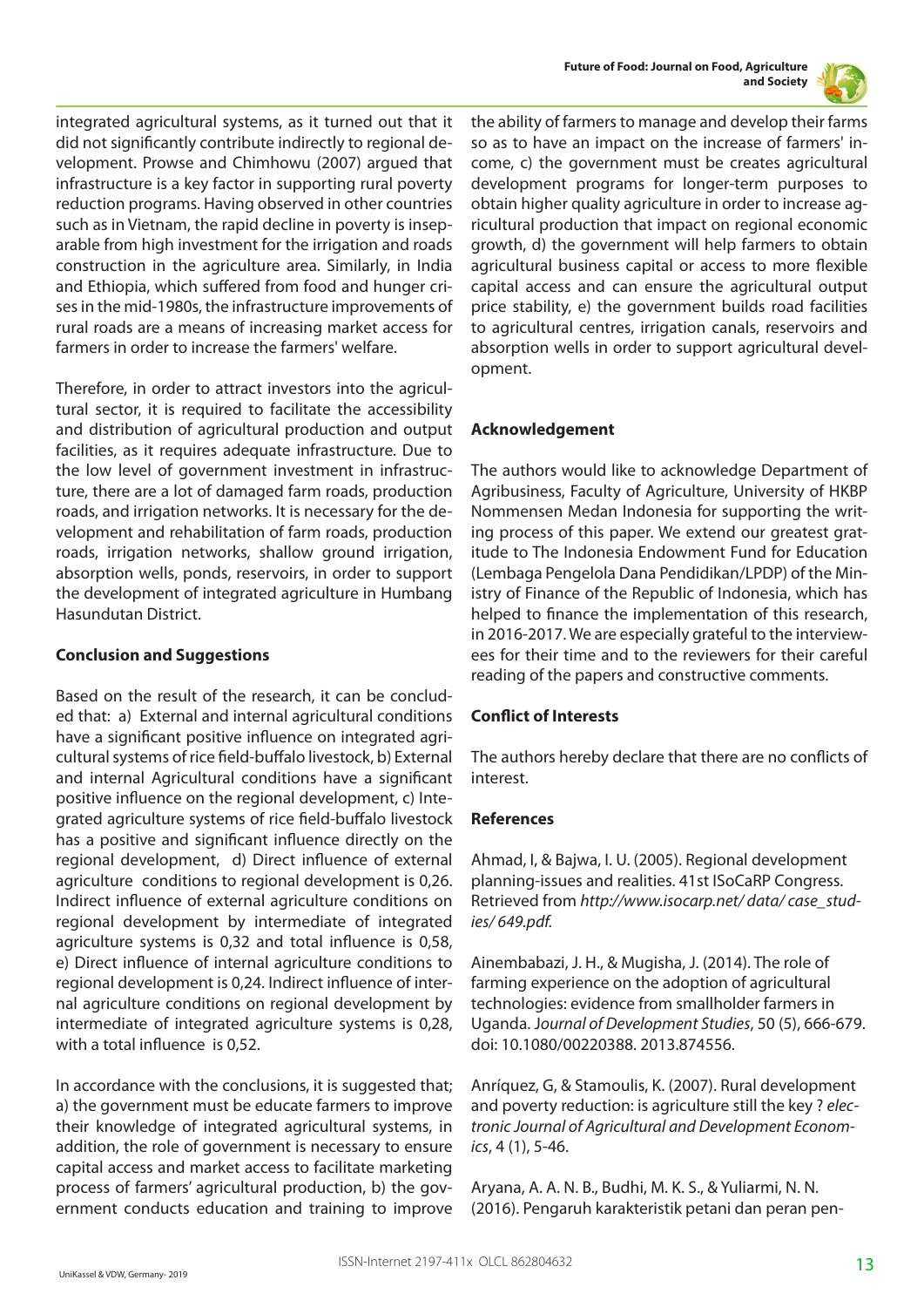**Future of Food: Journal on Food, Agriculture and Society**



damping terhadap keberhasilan simantri di Kabupaten Badung (Effect of farmer characteristics and companion role on the success of simantri in Badung District). *E-Jurnal Ekonomi dan Bisnis Universitas Udayana*, 5(4), 689-720.

Bijttebier, J., Hamerlinck J., Moakes. S., Scollan, N., Van. Meensel, J., & Lauwers, L. (2017) Low-input dairy farming in Europe: exploring a context-specific notion. *Agricultural Systems Journal,* 156, 43-51. doi:10.1016/j. agsy.2017.05.016.

Borisov, B. (2015). Spatial planning in regional planning of agricultural lands and rural areas. *Bulgarian Journal of Agricultural Science*, 21(4), 751-756.

Budiman, I., Takama, T., Pratiwi, L., & Soeprastowo, E. (2016). Role of micro-finance to support agricultural climate change adaptations in Indonesia: encouraging private sector participation in climate finance. *Future of Food: Journal on Food, Agriculture and Society,* 4 (3), 55-68.

Dewi, N. L. P. R., Utama, M. S., & Yuliarmi, N. N. (2017). Faktor-faktor yang mempengaruhi produktivitas usaha tani dan keberhasilan program SIMANTRI di Kabupaten Klungkung (Factors that influence farm productivity and the success of SIMANTRI programs in Klungkung Regency). *E-Jurnal Ekonomi dan Bisnis Universitas Udayana,* 6 (2), 701-728.

Diwyanto K., Priyanti, A., & Saptati, R.A. (2007). Prospek pengembangan usaha perternakan pola integrasi (The prospect of developing an integrated breeding business. *Jurnal Sains Peternakan*, 5(2),26-33.

Eberhardt, M., & Vollrath, D. (2016). The Effect of agricultural technology on the speed of development. World Development, xx, xxx–xxx. doi: org/10.1016/ j.worlddev. 2016. 03. 017.

Ejembi, S. A., & Obekpa, H. O. (2017). Effects of socio-cultural factors on effective agricultural training programs for farmers by the benue state agricultural development authority in Zone C. *Journal of Asian Rural Studies*, 1(1), 60-69.

Giroh, Y, D., Umar, H.Y., & Yakub, W. (2010). Structure, conduct, and performance of farm gate marketing of natural rubber in Edo and Delta States, Nigeria. *African Journal of Agricultural Research*, 5 (14), 1780-1783.

Harmaakorpi, V. (2006). Regional development platform method (RDPM) as a tool for regional innovation policy. *European Planning Studies,* 14(8), 1085–1104.

doi:10.1080/09654310600852399.

Harmaakorpi, V, & Pekkarinen, S. (2003, August, 27-31). The concept of the regional development platform and regional development platform method (RDPM) as a tool for regional innovation policy. 43rd Annual Conference of European Regional Science Association. Jyväskylä, Finland. Retrieved from *https://www.jyu.fi/ ersa2003/ cdrom/papers/392.pdf.*

Indraningsih, K. S. (2011). Pengaruh penyuluhan terhadap keputusan petani dalam adopsi inovasi teknologi usahatani terpadu (Effects of extension to farmers' decision in adopting integrated farming technology). *Jurnal Agro Ekonomi,* 29(1), 1-24. doi: 10.21082/jae. v29n1.2011.1-24.

Janković, D. (2012). Territorial approach to regional rural development. *Economics of Agriculture*, 59 (4), 675-686.

Jovovic, R., Draskovic, M., Delibasic, M., & Jovovic, M. (2017). The concept of sustainable regional development-institutional aspects, policies and prospects. *Journal of International Studies*,10(1), 255-266. doi:10.14254/2071-8330.2017/101/18.

Kim, E., Hong, S.W., & Ha,S.J.(2003). Impact of national development and decentralization policies on regional income disparity in Korea. *The Annals of Regional Science*, 37 (1), 79-91. doi: 10.1007/s001680200111.

Kizito, A. M. (2011). The structure, conduct, and performance of agricultural market information systems in sub-Saharan Africa. Dissertation of Michigan State University. Michigan (US). Retrieved from *https://pdfs. semanticscholar.org/fcfa/ 8468816 f56b5514860ebbcc55848d0528742.pdf*

Koomen, E., Stillwell, J., Bakema., & Scholten, H. (2007). Modelling land-use change: progress and aplication. *The Geo-Journal Library,* 90. doi: 10.1007/978-1-4020- 5648-2.

Mahananto., Sutrisno, S., Ananda, C, F. (2009). Faktor-faktor yang mempengaruhi produksi padi, studi kasus di Kecamatan Nogosari, Boyolali, Jawa Tengah (Analysis of influencing factors in increasing rice production, case study in the Nogosari Subdistrict, Boyolali Regency, Central Java Province). Wacana, *Jurnal Sosial dan Humaniora, Indonesian Journal of Social and Humanity Study*, 12 (1), 179-191.

Mangkuprawira, S. (2010). Strategi peningkatan kapasitas modal sosial dan kualitas sumber daya manusia pendamping pembangunan pertanian (Strategies to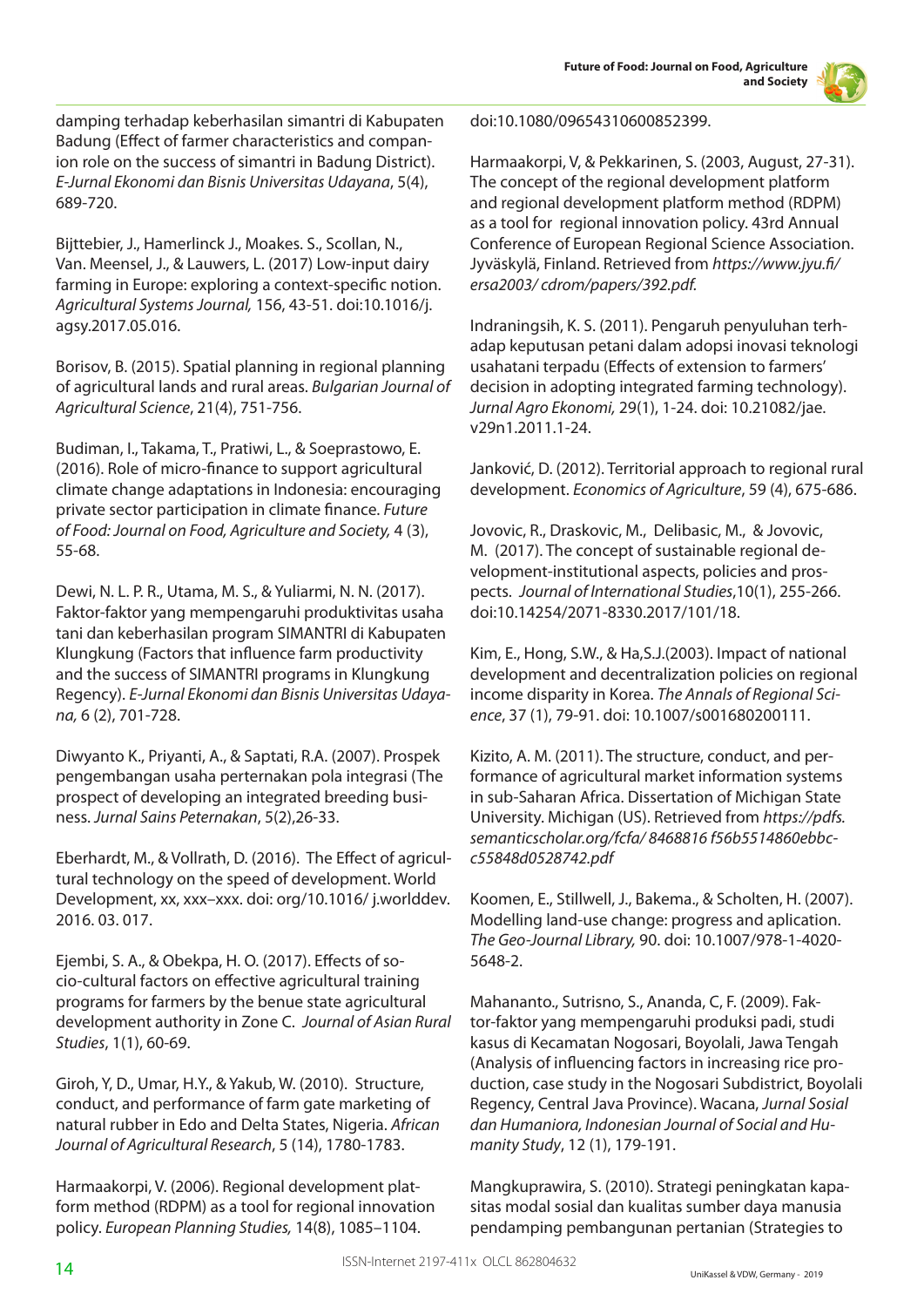

improve social capital capacity and human resources quality as facilitator in agricultural development). *Forum Penelitian Agro-Ekonomi*, 28(01). doi: 10.21082/ fae. v28n1. 2010.19-34.

Mohammed, M. (2016). Towards a diversified Nigerian economy, the contribution of agriculture to GDP of Nigeria. *International Journal of Economics, Commerce and Management,*4 (4), 581-590.

Nainggolan, H. L., Sihombing, M., Tavi, S., & Ma'ruf, T. (2017, October 25). Regional development based on system integration paddy rice farming and livestock buffaloes in Humbang Hasundutan District. International Proceeding. Advances in Economics, Business, and Management Research,46. 1st Economics and Business International Conference 2017 (EBIC 2017). doi. org/10.2991/ebic-17.2018.16.

Nainggolan, H. L., Sihombing, M., Tavi, S., & Ma'ruf, T. (2019). Regional development: through a structural model approach on the effect of internal conditions on integrated agricultural systems of rice field-buffalo livestock in Humbang Hasundutan District. *International Journal of Civil Engineering and Technology (IJCIET)*,10 (01),1040-1050.

Niemmanee, T., Kaveeta, R., & Potchanasin, C, (2015, February 05-07). Assessing the economic, social, and environmental condition for the sustainable agricultural system planning in Ban Phaeo District, Samut Sakhonn Province, Thailand. *Procedia - Social and Behavioral Sciences*, 197, 2554–2560. doi:org/10.1016/j. sbspro.2015.07.621.

Nuraeni., Muchdar, A., Basri, L., Jusoff, K., & Basri, M. D. (2012). The influence of internal and external factors on farmers' perception and participation in Jeneberang watershed conservation. *World Applied Sciences Journal,* 22(11), 1639-1643, doi: 10.5829/ idosi. wasj.2013.22.11.13028.

Pedrosa, M. C., & López, C. J. A. (2012). Model for decision-making in agricultural production planning. *Computers and Electronics in Agriculture*,82, 87–95. doi:10.1016/ j.compag.2011.12.004.

Perdinan., Dewi, N.W.S.P., & Dharma, A. W. (2018). Lesson learnt from smart rice actions in Indonesia. *Future of Food: Journal on Food, Agriculture and Society*, 6 (2), 9-20. doi:10.17170/kobra-2018122067.

Prabowo, P.D., Bachri, S., & Wiwoho, B. S. (2017). Prediksi perubahan penggunaan lahan dan pola berdasarkan

citra landsat multi-waktu dengan land change modeler (LCM) IDRISI SELVA 17: Studi Kasus Sub-Das Brantas Hulu (Prediction of land use changes and patterns based on multi-time landsat images with the current land change modeler (LCM) IDRISI SELVA 17: case study Sub-Das Brantas Hulu). *Jurnal Pendidikan Geografi*, 22 (1), 32-48. doi: 10.17977/um017v22i12017p032.

Prowse, M., & Chimhowu, A. (2007). Making agriculture work for the poor. Natural Resource Perspectives,111. Retrieved from *https://pdfs.semanticscholar.org/53e1/ 69b45dc968d07c656be295a33403c7d503b2.pdf.*

Reinbott, A. (2013). Improvement of food security in Bangladesh through socio-economic empowerment of women. *Future of Food: Journal on Food, Agriculture and Society,*1(1), 7-12.

Resosudarmo, B. P., Yusuf, A. A., Hartono, D., & Nurdianto, D. A. (2011). Regional economic modelling for Indonesia: implementation of IRSA-Indonesia5. *Journal of Indonesian Economy and Business*, 26 (3), 287–309. doi:org/10.22146/jieb.6259.

Rich, K. M., Rich, M., & Dizyee, K. (2018). Participatory systems approaches for urban and peri-urban agriculture planning: the role of system dynamics and spatial group model building. *Agricultural Systems*, 160, 110- 123. doi:10.1016/j.agsy.2016.09.022.

Rudiarto, I., & Doppler, W. (2013) Impact of land use change in accelerating soil erosion in Indonesian upland area: a case of Dieng Plateau, Central Java-Indonesia. *International Journal of AgriScience*, 3(7), 558-576.

Sertoglu, K., Ugural, S., & Bekun, F. V. (2017). The contribution of agricultural sector on economic growth of Nigeria. *International Journal of Economics and Financial Issues*. 7(1), 547-552.

Soni, R.P., Katoch, M., & Ladohia, R. (2014). Integrated farming systems - a review. *IOSR Journal of Agriculture and Veterinary Science (IOSR-JAVS)*, 7(10), 36-42.

Shek, D. T., & Yu, L. (2014). Use of structural equation modelling modeling in human development research. *International Journal of Disability and Human Development,*13, 157–67. doi: 10.1515/ijdhd-2014-0302.

Simamora, A. P., Sirojuzilam., & Supriadi. (2013). Analisis potensi sektor pertanian terhadap pengembangan wilayah di Kabupaten Humbang Hasundutan (Analysis of the potential of the agricultural sector towards regional development in Humbang Hasundutan District).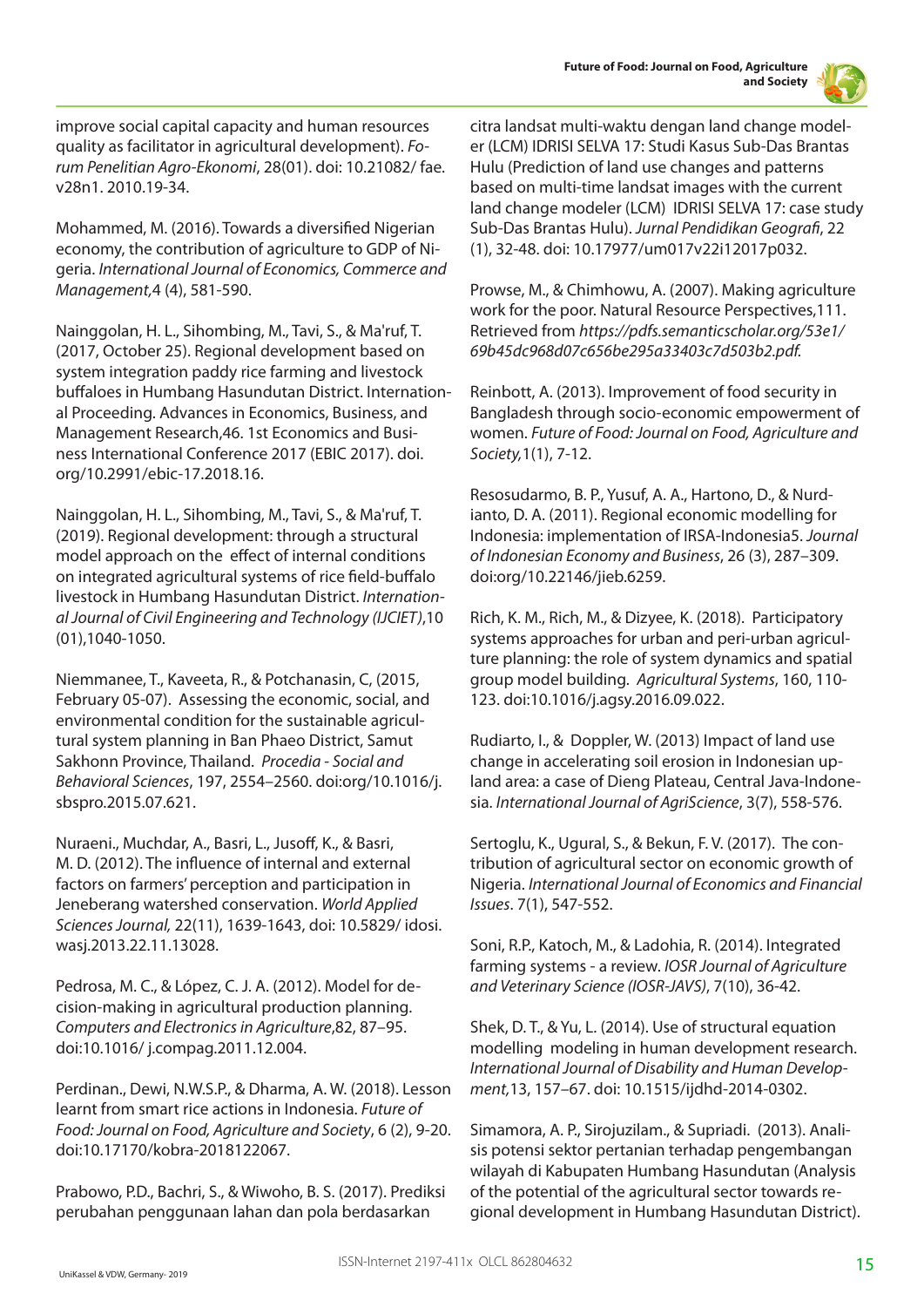

Jurnal Ekonom, 16(2), 54-66.

Sinurat, T. P., Munibah, K., Baskoro, D. P. T. (2015). Pemodelan perubahan penggunaan lahan Kabupaten Humbang Hasundutan menggunakan Clue-S (Modelling land-use change in Humbang Hasundutan District using Clue-S). *Jurnal Tanah Lingkungan-Journal of Soil Science and Environment*,17(2), 75-82.doi:org/10.29244/ jitl.17.2.75-82.

Snieska, V., & Simkunaite, I. (2009). Socio-economic impact of infrastructure investments. *Inzinerine Ekonomika-Engineering Economics*, 63(4),16–25. doi:org/10.5755/ j01.ee.63.4.11638.

Spangenberg, J. H. (2002). Environmental space and the prism of sustainability: frameworks for indicators measuring sustainable development. *Ecological Indicators* 2, 295–309. doi: 10.1016/S1470-160X(02)00065-1.

Srinivasu, B., & Rao, P. S. (2013). Infrastructure development and economic growth: prospects and perspective. *Journal of Business Management & Social Sciences Research (JBM&SSR),* 2 (1), 81-91.

Sultani, A. M. 2016. Pengembangan wilayah berbasis pendekatan sosial ekonomi di Kabupaten Barru Provinsi Sulawesi Selatan (Regional development based on socio-economic approach in Barru District, South Sulawesi Regency). Plano Madani, Jurnal Perencanaan Wilayah dan Kota, 5 (1), 8-17.

Sunarsih., Swastika, D. K. S., Iqbal, M., Ariani, M., Prasetyo, B., & Azis, M. (2014). Analisis peran modal sosial dalam mendukung pembangunan pertanian di kawasan perbatasan (Analysis of the role of social capital in supporting agricultural development in the border region). Pusat Analisis Sosial Ekonomi dan Kebijakan Pertanian. Badan Penelitian dan Pengembangan Pertanian. Kementan Republik Indonesia (Agricultural Research and Development Agency. Ministry of Republic of Indonesia). Jakarta. Retrieved from http:// pse.litbang. pertanian.go.id/ind/pdffiles/LHP\_SNR\_2014.pdf.

Suroyo, B. T., & Handayani, W. (2014). Pengembangan kawasan agropolitan di Kabupaten Kulonprogo, Daerah Istimewa Yogyakarta (Development of agropolitan area in Kulonprogo Disctrict, Yogyakarta) . Jurnal Perencanaan Wilayah dan Kota, 25 (3), 243-261. doi:org/10.5614%2Fjpwk.2015.25.3.5.

Susilo, K. (2006). Kebijaksanaan pengembangan wilayah di masa yang akan datang dan implikasinya terhadap kebutuhan analisis dengan memanfaatkan sistem informasi geografis (Regional development policy in the future and its implications for the need for analysis by utilizing geographical information systems). Direktorat Jenderal Penataan Ruang dan Pengembangan Wilayah, Departeman Pemukiman dan Pengembangan Wilayah Republik Indonesia. Jakarta. Retrieved from *https://www.scribd.com/doc/66623755/Prospek-Gis-Itb.*

Szajnowska, A, & Wysocka. (2009). Theories of regional and local development– abridged review. *Bulletin Of Geography Socio– Economic Series*, 12. doi: http://dx.doi. org/ 10.2478/v10089-009-0005-2.

Tali, J. A., Divya, S., & Murthy, K. (2013). Influence of urbanization on the land use change: a case study of Srinagar City. American Journal of Research Communication, 1(7), 271-283.

The Central Bureau of Statistics/CBS (Badan Pusat Statistik/BPS), Humbang Hasundutan in Figures (Kabupaten Humbang Hasundutan Dalam Angka), (2016). Doloksanggul.

The Central Bureau of Statistics/CBS (Badan Pusat Statistik/ BPS), North Sumatra in Figures (Propinsi Sumatera Utara Dalam Angka), (2016). Medan.

Tullo, E., Finzi, A., & Guarino, M. (2019). Review: Environmental impact of livestock farming and precision livestock farming as a mitigation strategy. *Science of the Total Environment*, 650 (2), 2751–2760. doi: org/10.1016/j. scitotenv.2018.10.018.

Ugwumba, C. O. A., Okoh, R. N., Ike, P. C., Nnabuife, E.L.C., & Orji, E.C. (2010). Integrated farming system and its effect on farm cash income in Awka South Agricultural zone of Anabra State Nigeria. *American-Eurasian Journal Agricultural and Environt Science,* 8 (1), 01-06.

Wahyudi, W. W., Priyarsono, D. S., & Rifin, A. (2014). Perencanaan pembangunan ekonomi wilayah berbasis sektor unggulan, kasus: Kabupaten Pasaman pasca otonomi daerah (Regional economic development planning based on leading sectors, case: Pasaman District after regional autonomy). *Jurnal Agribisnis Indonesia,* 2 (2), 159-176 159.doi: org/10.29244/jai.2014.2.2.159-176.

Wantu, S., Moonti, U., & Wantu, A. (2018). Policy of agriculture development and agriculture field on resource farmers Gorontalo-Indonesia. *International Journal of Management and Business Research*, 8 (1), 2228-7019.

Wang, Z., Chai, J., & Li, B. (2016). The impacts of land use